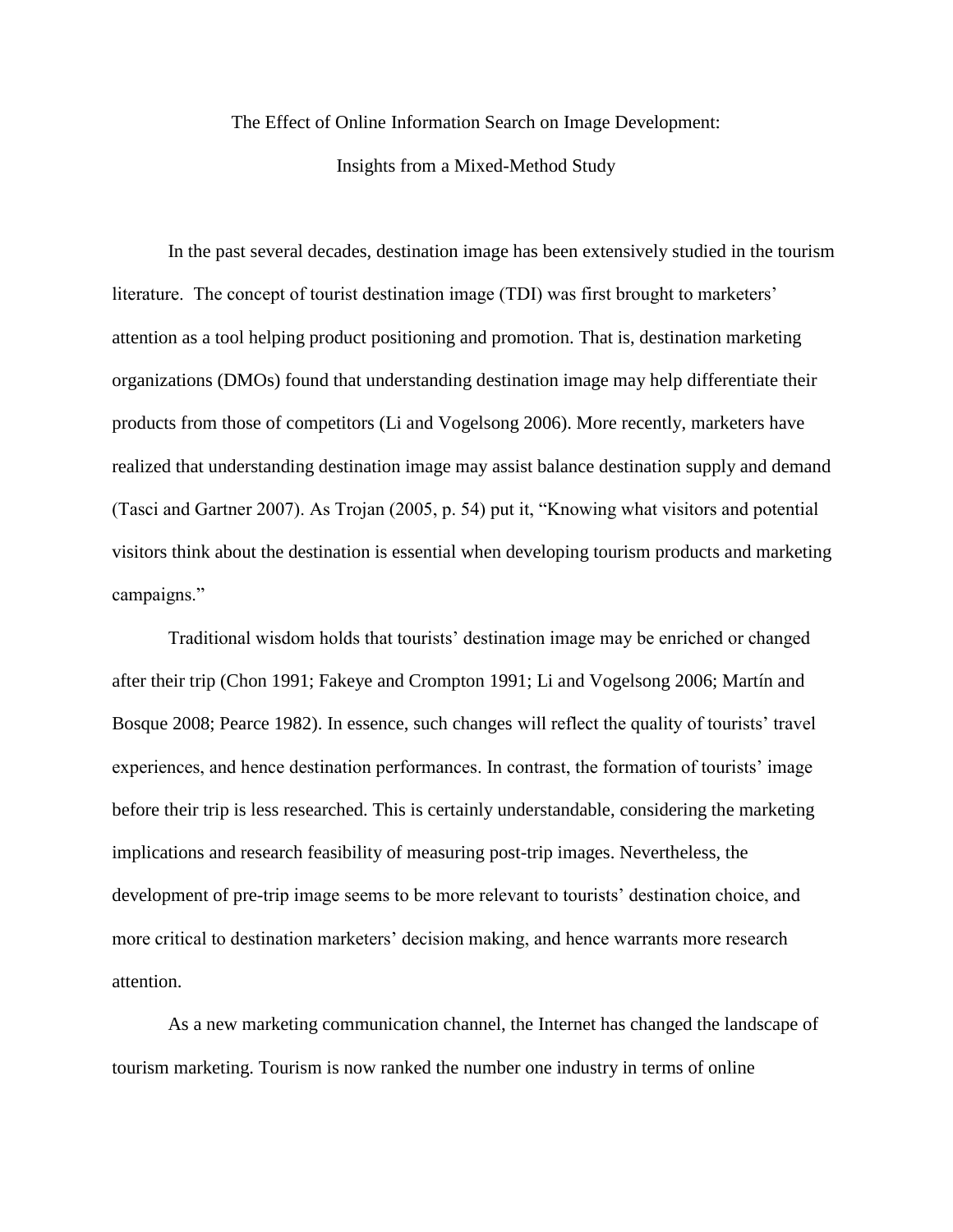transaction volume (Werthner and Ricci 2005). It is estimated that at least 61 percent of the U.S. adult Internet users research travel online (Ramsey 2007). For both academics and practitioners, the increasing importance and prevalence of the Internet has challenged numerous wellestablished theoretical and business models (Biswas 2004). It is intellectually intriguing and practically crucial to examine the impact of the Internet on consumer behaviors and the overall marketing environment. For instance, among extant TDI research on tourists' pre-trip image development (Baloglu and McCleary 1999; Beerli and Martin 2004; Mercille 2005; Phelps 1986) and multidisciplinary studies on image formation (Hirschman 1981; Lindquist 1974-1975; Mazursky and Jacoby 1986; Stern and Krakover 1993), most have mainly focused on the effects of traditional information sources, such as personal experiences and word-of-mouth. The effect of Internet on image development remains unclear.

Combined, this paper attempts to provide an initial exploration of the effect of online information search on tourists' pre-trip destination image development. A mixed method study was conducted, with 30 participants who had only limited knowledge about China being asked to develop an itinerary for a one-week vacation to China. The mixed method approach included both quantitative and qualitative parts.

#### Literature Review

In this section, the authors will briefly summarize the definition, dimensionality, and development of destination image first, and then review the impact of information search on image development. Due to the conceptual uniqueness and rich history of TDI and space limitation, this review will mainly focus on the tourism literature.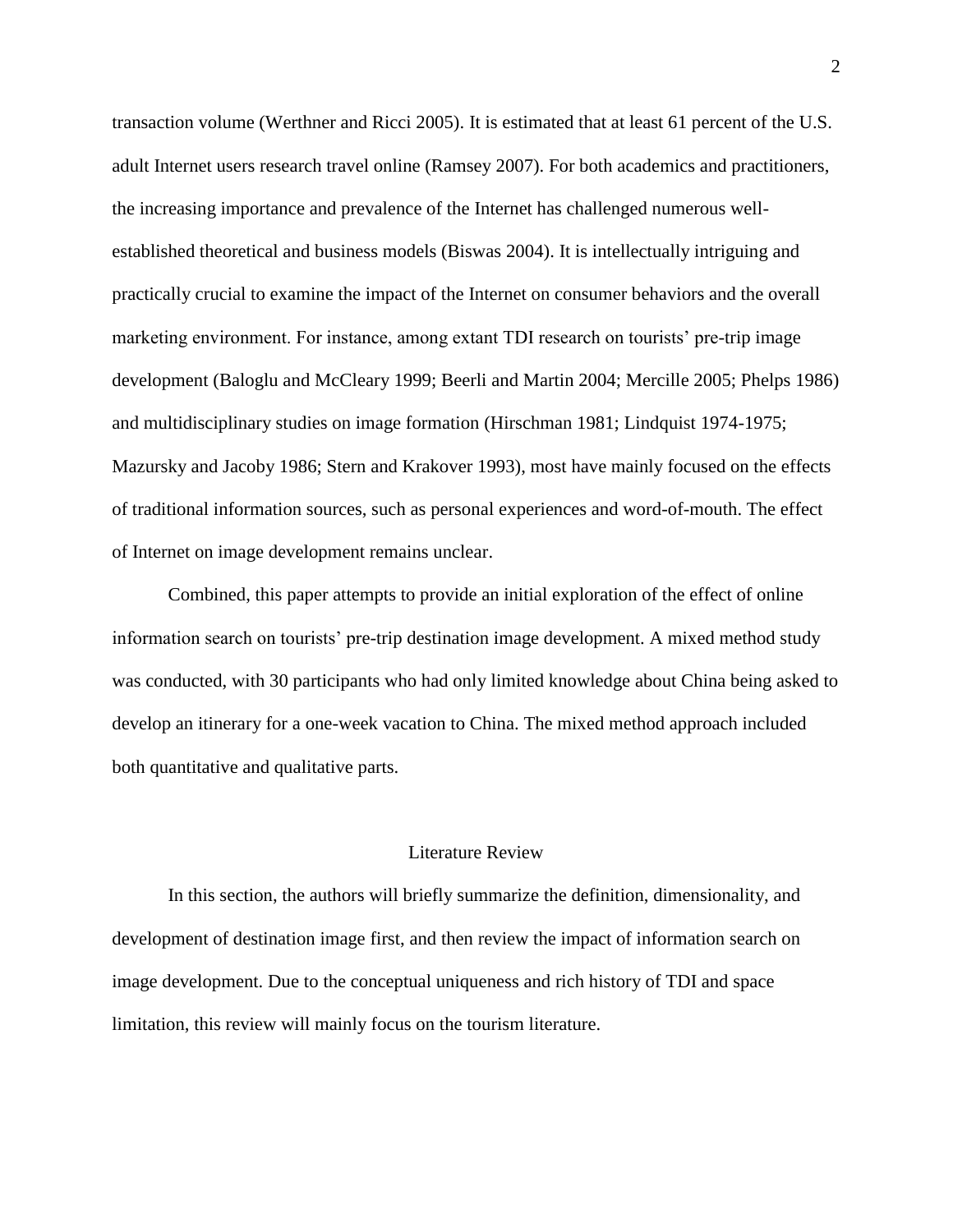The Construct of TDI

TDI has drawn extensive research attention since Hunt (1971) first introduced the concept to tourism literature. Milman and Pizam (1995) defined the term as "the visual or mental impression of a place, a product, or an experience held by the general public"  $(p, 7)$ . Increasingly, most researchers have agreed that destination image is the overall or total impression of one place (Bigne, Sanchez and Sanchez 2001; Crompton 1979).

However, when asked about the composition of the image, tourism scholars have given different answers (Gallarza, Saura and Garcia 2002; Li and Vogelsong 2006). Crompton (1979) first revealed the cognitive dimension of destination image. Several researchers (Baloglu and Brinberg 1997; Echtner and Ritchie 1991; Walmsley and Young 1998) then argued that destination image reflects not only "one's ideas about the physical properties of a place" (cognitive image), "but also his or her feeling and evaluation on the destination" (affective image) (Li and Vogelsong 2006, p. 350). Together, cognitive image (beliefs) and affective image (feeling) form a "global impression about an object or destination," namely, the overall image (Baloglu and McCleary 1999, p. 870). This two-dimensional conceptualization of destination image is widely employed in subsequent studies (Martín and Bosque 2008).

Nevertheless, another group of researchers (Dann 1996; Gartner 1996; Pike and Ryan 2004), following the tripartite model of attitude structure in psychology (Eagly and Chaiken 1993), contended that images possess cognitive, affective, and conative components. They argue that conative image reflects the behavioral aspect (e.g., visit intention) of one's destination perception. The tripartite model of image seems to imply that TDI is an attitude, which remains debatable. Finally, another stream of TDI research approached the topic from the supply side (Echtner and Prasad 2003; Hunter and Suh 2007; MacKay 1997). That is, instead of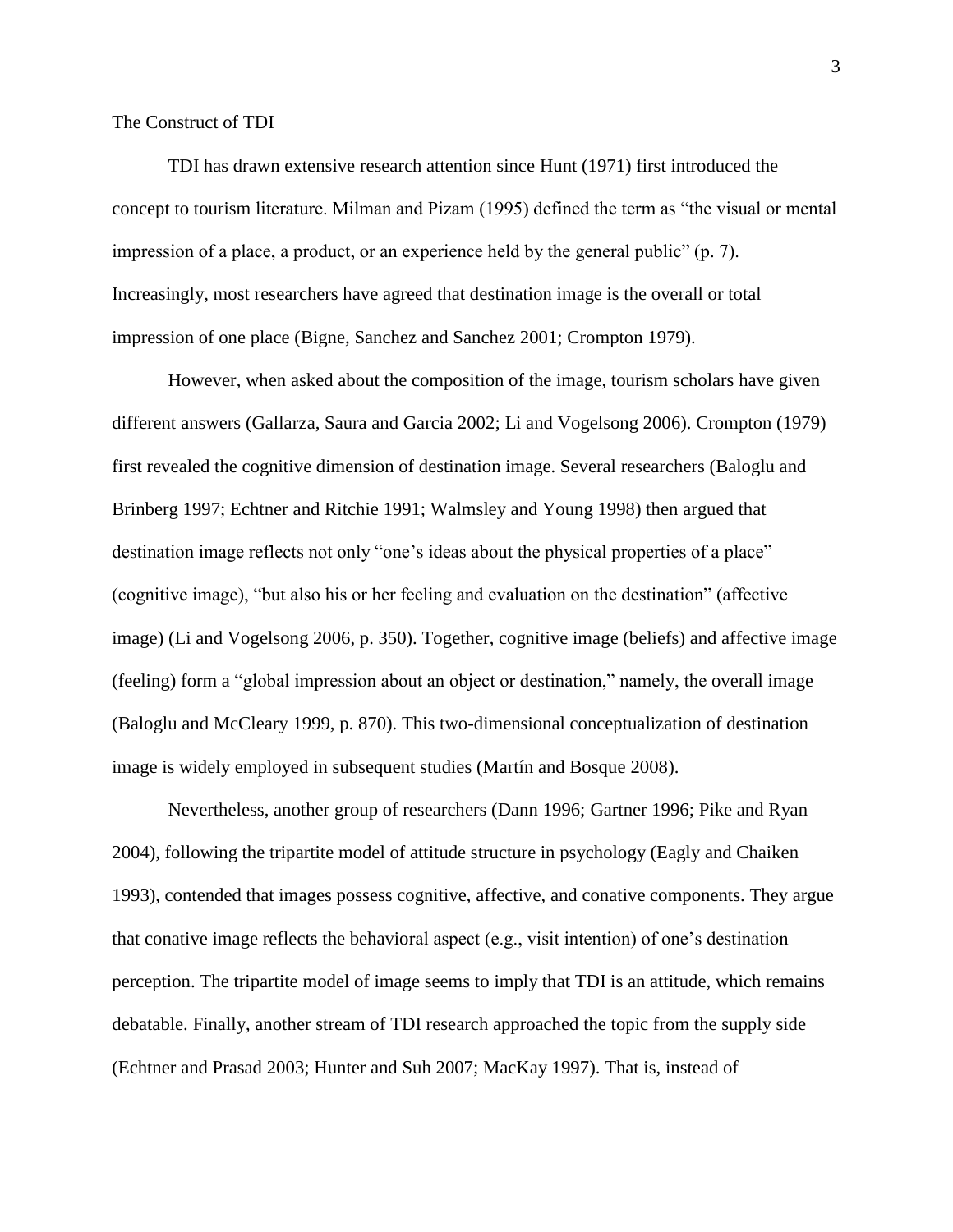deconstructing how (potential) tourists perceive a place, this group of researchers focuses more on how destinations project their image. Of particular interest is the role and presentation of visual image in destination promotional materials (Tasci and Gartner 2007).

Despite its importance and attraction to a growing number of scholars, destination image studies are still considered atheoretical and lacking in conceptual frameworks (Baloglu and McCleary 1999; Echtner and Ritchie 1991; Gallarza, et al. 2002; Tasci and Gartner 2007). In their discussion on the components of destination, Echtner and Ritchie (1991) proposed that TDI consists of three continua, i.e., the attribute-holistic continuum (i.e., TDI comprises both the perceptions of individual attributes of a destination and the holistic impression), the functionalpsychological continuum (i.e., some TDI characteristics are directly observable, others are abstract and not tangible), and the common-unique continuum (i.e., TDI traits and features range from common to destination-specific). In the same vein, Gallarza and colleagues' (2002) literature review suggests that TDI is complex, multiple, relativistic, and dynamic. Most recently, Tasci and Gartner (2007, p. 423) conceptualize TDI as "a composite of a wide spectrum of inputs that can be viewed as affecting either the demand or supply side of the image construct.‖ The ensuing image, formed through controllable (dynamic), semicontrollable (semidynamic), and uncontrollable (static) inputs, in turn, "has direct effects on pre-, during- and posttrip consumer behavior" (Tasci and Gartner 2007, p. 423).

#### TDI Formation Process

Gunn (1972), arguably the first to conceptualize the image formation process, described image formation through a seven-phase travel experience:

*1. Accumulation of mental images about vacation experiences;*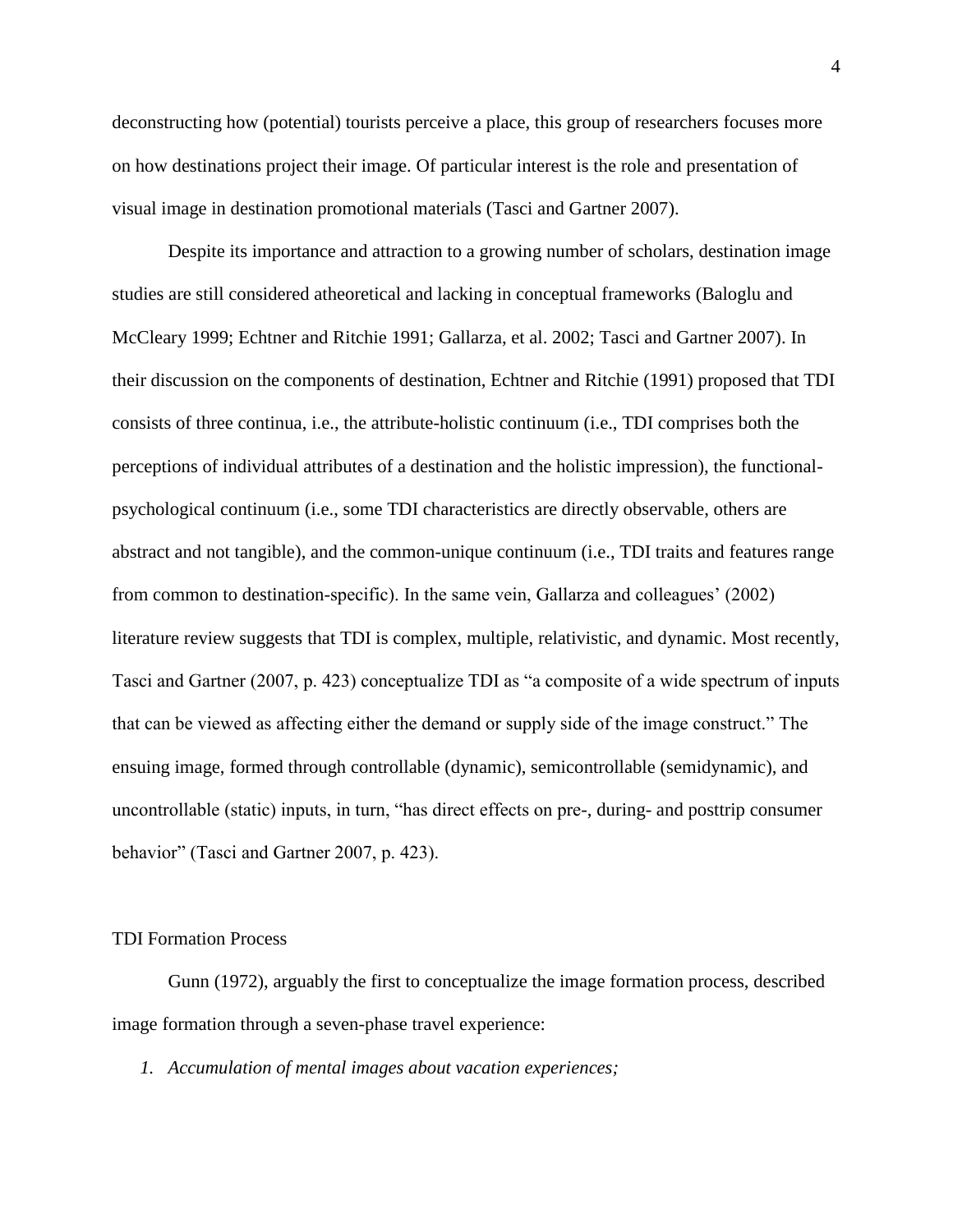- *2. Modification of those images by further information;*
- *3. Decision to take a vacation trip;*
- *4. Travel to the destination;*
- *5. Participation at the destination;*
- *6. Return home; and,*
- *7. Modification of images based on the vacation experience.*

Gunn (1972) suggested that potential tourists' image of a destination could be categorized as "organic" and "induced" images. Organic image relies on noncommercial sources of information and represents " the totality of what a person already knows or perceives about that destination," and it is "accumulated over time from newspapers, radio and TV news, documentaries, periodicals, dramas, novels, and non-fictional books and classes on geography and history" (Gunn 1997, p. 37). Induced image, on the other hand, is image derived from commercial tourism information. Its formation is a result of exposure to information from commercial sources such as travel agents, brochures, and advertising, all of which attempt to build on or modify customers' organic image to a favorable evaluation in a purchase context (Gartner 1989). The key difference between organic and induced images is destination marketers' level of control: the former is by definition not controllable, while the latter is. Gartner (1993) elaborated that there exist eight image formation agents with different degrees of level of market penetration, control and costs to destination marketers, and credibility to the information recipients (Tasci and Gartner 2007).

The organic-induced image typology has been widely cited in the tourism literature. Fakeye and Crompton (1991) added that when a tourist visits a destination, s/he would develop a ―complex‖ image resulting from actual contacts with the area. Selby and Morgan (1996)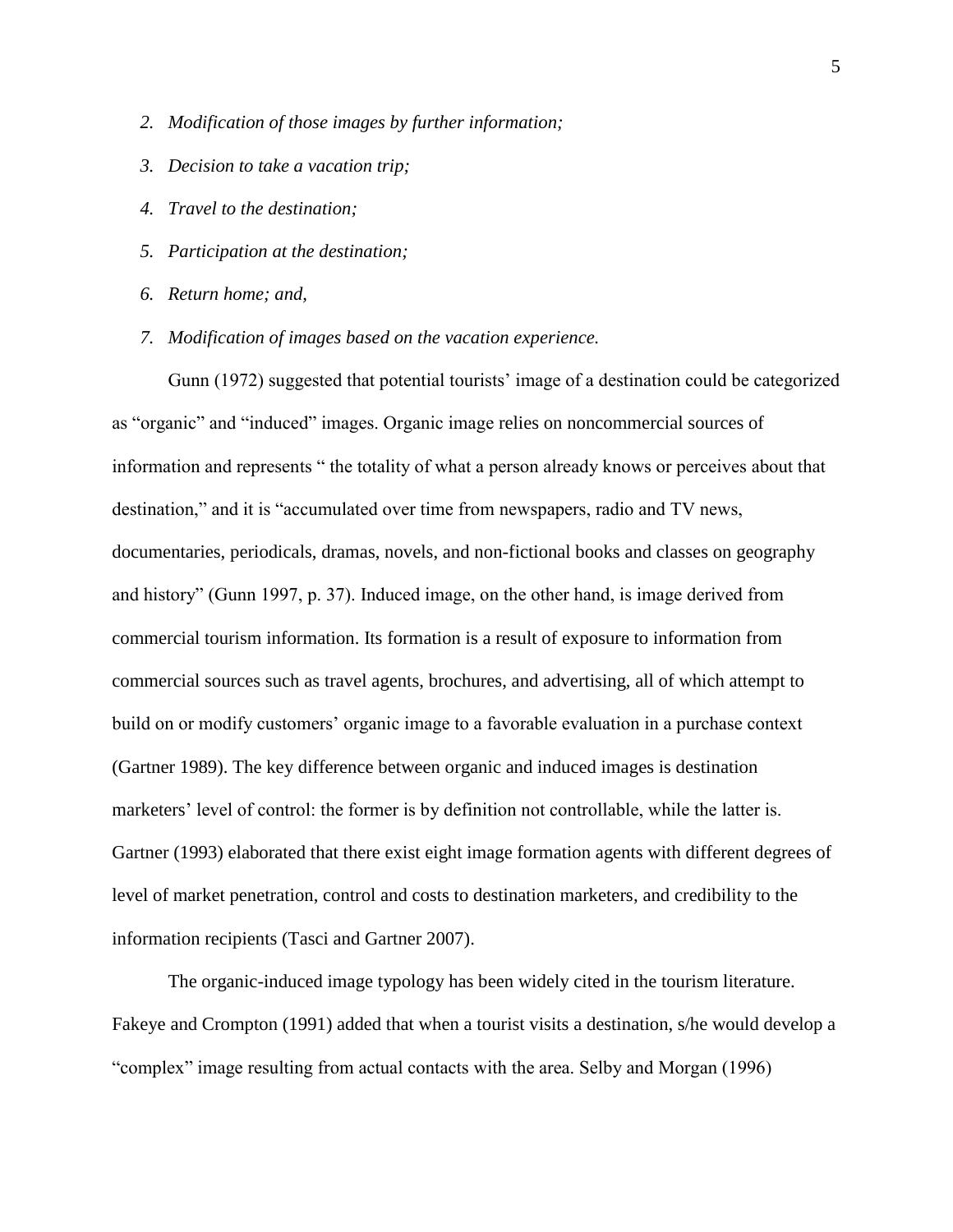proposed a similar hierarchy of place image comprising of "organic" image, "projected" image (established from tourist organization's deliberate marketing effort), and "re-evaluated" image (perception obtained after visiting the destination itself). They noted that the categorization of organic and projected images "may not be mutually exclusive"  $(p.288)$ , and referred the two as "naïve image." To date, most studies have focused on complex or "re-evaluated" image and the role of actual visitation in its formation (Chon 1991; Fakeye and Crompton 1991; Li and Vogelsong 2006; Martín and Bosque 2008; Pearce 1982). In comparison, "naïve image" is still not well understood.

## Information Search and Image Development

In Gunn's (1972) typology, information received by a consumer could modify an existing destination image accumulated through actual visitation experience or media exposure. Baloglu and McCleary (1999) argued that an image could be formed by either stimulus factors (including external information and past experience) or personal factors (referring to the consumers' personal characteristics). This section mainly discusses information search driven by stimulus factors, with particular emphasis on online information search.

Information search related to consumer decision making has been widely studied in marketing and tourism fields (Jun, Vogt and MacKay 2007; Vogt and Fesenmaier 1998; Woodside and Lysonski 1989). For making a purchase, consumers need to evaluate different alternatives on various attributes (Payne, Bettman and Johnson 1993). If internal search in consumers' memory cannot provide enough information, external search, where consumers actively look for information to reduce risk and uncertainty in decision making, will occur (Engel, Blackwell and Miniard 1995; Petrick, Li and Park 2007). Travelers also search for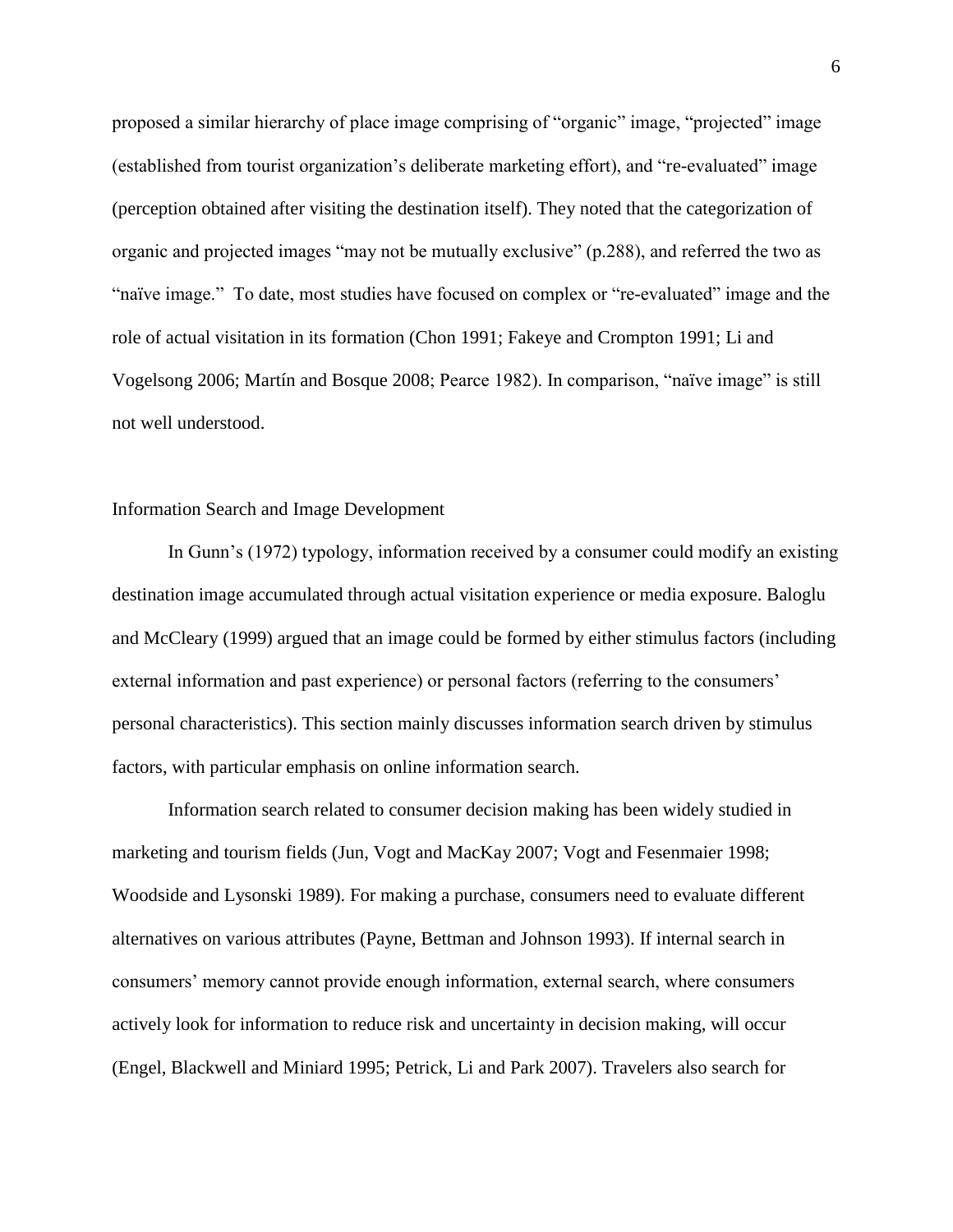information for fun, entertainment, social status, and symbolic reasons (Vogt and Fesenmaier 1998). They may use a variety of information sources when conducting external search and employ different strategies in combining information sources (Fodness and Murray 1998).

Many researchers have explored the connections between the use of information sources and image formation. Woodside and Lysonski (1989) asserted in their model that information sources would influence the cognitive evaluation of a destination but not its affective image. In the same vein, Um and Crompton (1990) proposed that external source would affect one's cognitive beliefs of a destination and thus move the position of a destination in one's choice set. Gartner (1993) also pointed out that the types or amount of information sought would influence the cognitive image but not the affective part. Finally, Holbrook (1978) and Baloglu and McCleary (1999)'s studies demonstrated with empirical evidence that information sources will influence the cognitive component but not the affective part of a destination image. In sum, most researchers seem to agree that the affective aspect of image is based on the cognitive part and the former is harder to change via external information.

The Internet provides a new type of information source which is more dynamic, interactive and richer in content (Pan and Fesenmaier 2006). It has become one of the major sources of travel related information and purchase venue (Milligan 2006). A study showed that from 1995 to 2000 there was a large increase in Internet usage for travel information search purpose across all age groups, and specifically the baby boomer generation surprisingly adopted the Internet more often as a trip planning tool (Beldona 2007). Indeed, the Internet is more than one information source; it is a communication, distribution, and transaction channel; it includes text, images, and multi-media content, which may come from both commercial and non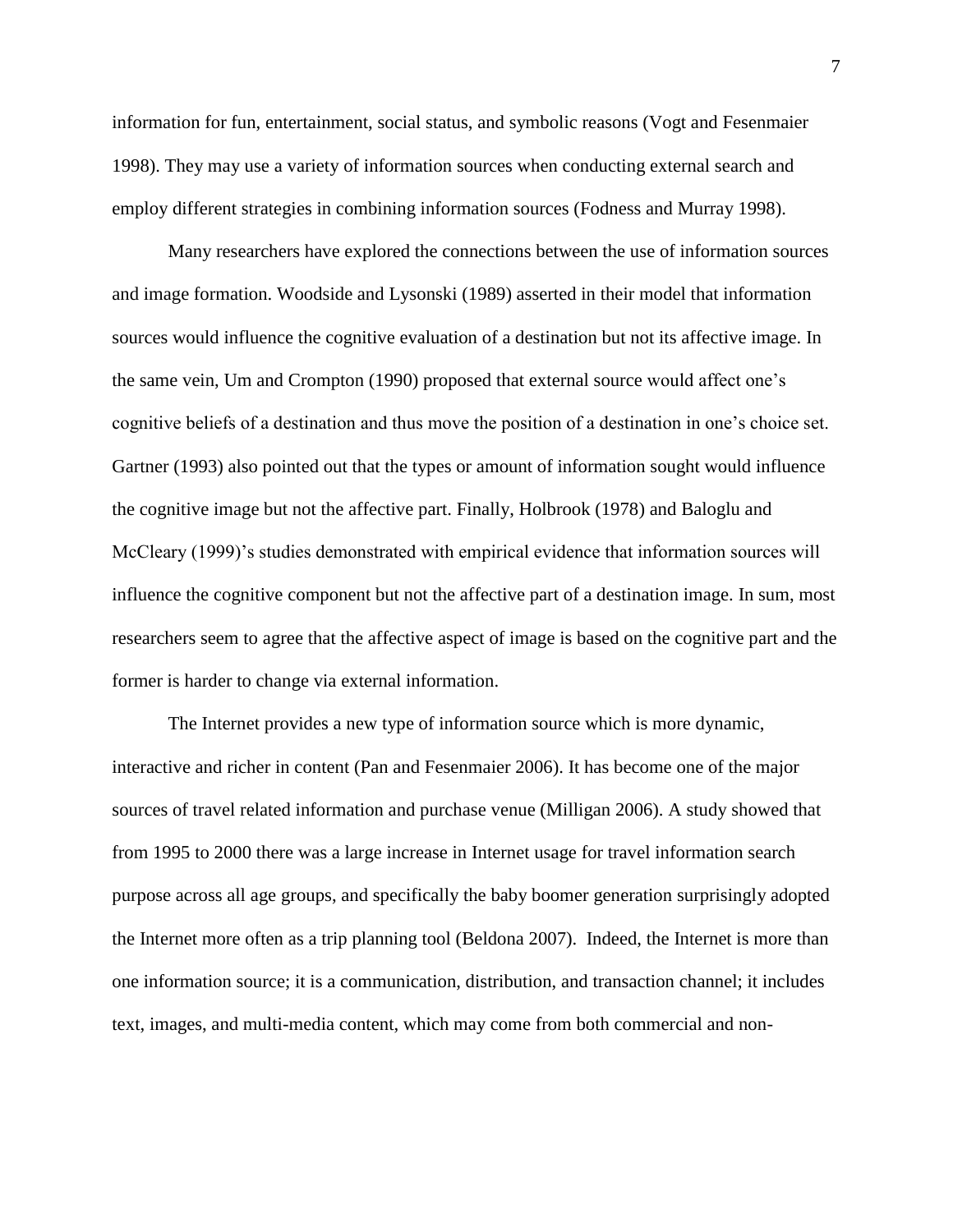commercial sources, and customers themselves (Peterson, Balasubramanian and Bronnenberg 1997).

Biswas (2004) has argued that since online information acquisition is different from offline settings drastically, all the consumer theories need to be re-evaluated in online settings. The present authors suggest that image development process is no exception. Thus, this study aims to revisit extant conceptualizations on image development in an online setting. Specifically, the study attempts to examine how the Internet will influence TDI development process, and how affective image and cognitive images will be affected by online search.

### Conceptual Development

Gunn's (1972) organic-induced image typology indicates that information coming from noncommercial sources will lead to tourists' organic image, while that from commercial sources and deliberate destination marketing efforts will lead to induced image. Nonetheless, when today's consumers look for travel information, they are most likely to search and evaluate both types of information. As a result, both types of information may contribute to a successful trip plan as well as travelers' altered or augmented destination image. For consumers, it might be neither necessary nor possible to distinguish the two types of information.

Day and Montgomery (1999, p. 7) prioritized "the connected knowledge economy" as one of the five emerging themes that will shape the future direction of marketing. In the connected knowledge economy, information and knowledge flow in an unprecedentedly free (low cost) and frequent (low barrier) manner. Sophisticated destination marketers are conveying their message through noncommercial approaches, such as PR, events and festivals, and social media. For example, Dr. Pepper has been promoting their new soft drink to youth market using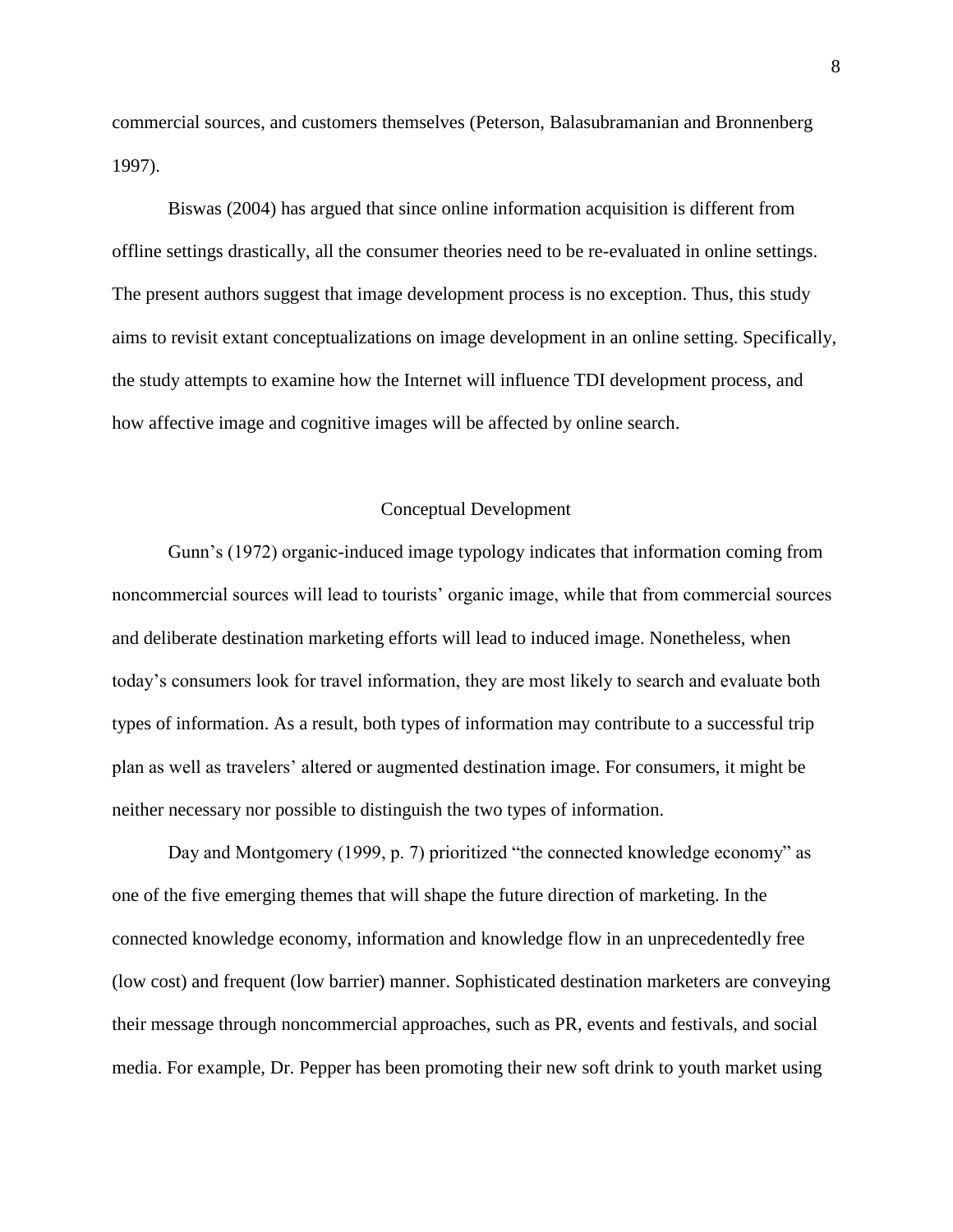blogs (Kaikati and Kaikati 2004); several companies were found to have identified influential online community members and attempt to persuade them to write favorable reviews by providing them perks (Dellarocas 2006). As a result, the distinction between organic and induced image, in its original sense, is getting increasingly blurred. Put differently, in today's market and technology environment, there can hardly be any "organic" image constructed purely from noncommercial sources. As Tasci and Gartner  $(2007, p. 414)$  asserted, "mutual exclusivity of organic, induced, and autonomous agents are practically nonexistent."

Further, as indicated, the key difference of organic and induced images is destination marketers' level of control and deliberation, which illustrates a supply-driven mentality. From tourists' perspective, a more relevant typology of image should be based on their type and level of information search effort. This paper hence proposes to use the term "*baseline image*" to refer to (potential) tourists' destination image stemming from passive or ongoing information gathering, whereas "*enhanced image*" as their image built from active and intentional information search. What makes difference here is whether customers take the initiative to search for information (i.e., active information search) or they are merely exposed to information (i.e., passive information collection) (see Table 1). By no means do the authors attempt to complicate the already confusing terminology in TDI literature. Rather, the new terms represent a more demand-driven, customer-focused perspective.

#### INSERT TABLE 1 ABOUT HERE

\_\_\_\_\_\_\_\_\_\_\_\_\_\_\_\_\_\_\_\_\_\_\_\_\_\_\_\_\_\_\_\_\_\_\_\_\_\_\_\_\_\_\_\_\_\_\_\_\_\_\_\_\_\_\_\_\_\_\_\_\_\_\_\_\_\_\_\_\_\_\_\_\_\_\_\_\_\_

\_\_\_\_\_\_\_\_\_\_\_\_\_\_\_\_\_\_\_\_\_\_\_\_\_\_\_\_\_\_\_\_\_\_\_\_\_\_\_\_\_\_\_\_\_\_\_\_\_\_\_\_\_\_\_\_\_\_\_\_\_\_\_\_\_\_\_\_\_\_\_\_\_\_\_\_\_\_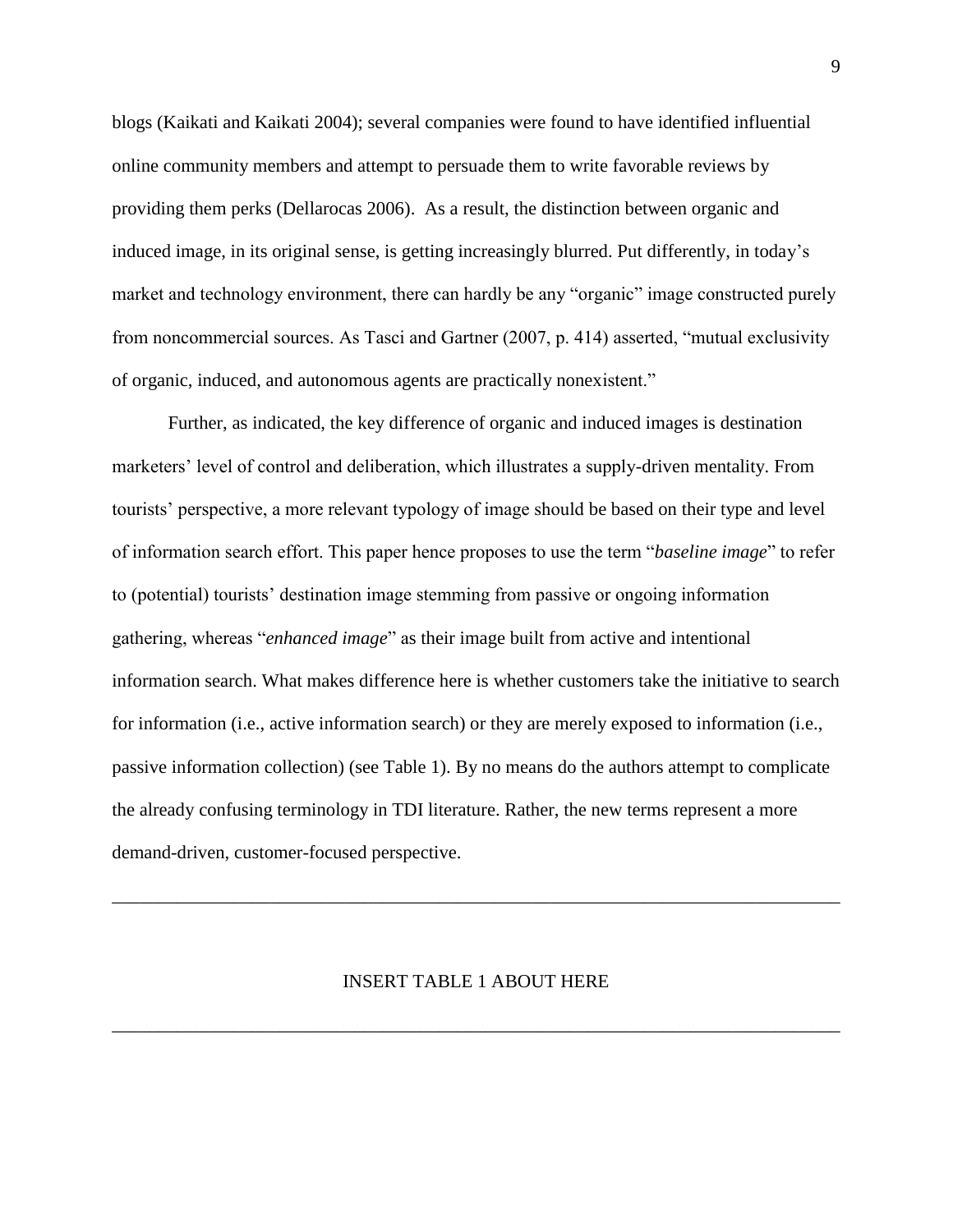In general, information search literature in marketing and tourism has been focusing on external travel information search, which intrinsically increases consumers' product knowledge. However, the influence of information search on TDI might be different from that on customers' product knowledge. It has been suggested that TDI is more holistic, subjective, and built in longterm compared to one's generic knowledge about a destination (Gunn 1997). Nevertheless, in today's online world, with multimedia readily available to fulfill every aspect of tourists' information needs, tourists' pre-trip destination images may be more susceptible to changes. In the cases of images people hold toward unfamiliar long-haul destinations, the authors suspect that such changes may occur after even just one online information search session.

Based on the foregoing discussion, a model was proposed (Figure 1). In this model, tourists' destination image was conceptualized as a two dimensional construct, with the overall image comprising of cognitive and affective dimensions. It is postulated that active information search will change the baseline image into enhanced image.

#### INSERT FIGURE 1 ABOUT HERE

\_\_\_\_\_\_\_\_\_\_\_\_\_\_\_\_\_\_\_\_\_\_\_\_\_\_\_\_\_\_\_\_\_\_\_\_\_\_\_\_\_\_\_\_\_\_\_\_\_\_\_\_\_\_\_\_\_\_\_\_\_\_\_\_\_\_\_\_\_\_\_\_\_\_\_\_\_\_

\_\_\_\_\_\_\_\_\_\_\_\_\_\_\_\_\_\_\_\_\_\_\_\_\_\_\_\_\_\_\_\_\_\_\_\_\_\_\_\_\_\_\_\_\_\_\_\_\_\_\_\_\_\_\_\_\_\_\_\_\_\_\_\_\_\_\_\_\_\_\_\_\_\_\_\_\_\_

This study was guided by the following two research questions:

- RQ1: Does online information search influence participants' destination image? Put simply, will participants' "baseline image" and "enhanced image" be different as a result of participants' active information search?;
- RQ2: How does online information search process influence participants' destination image?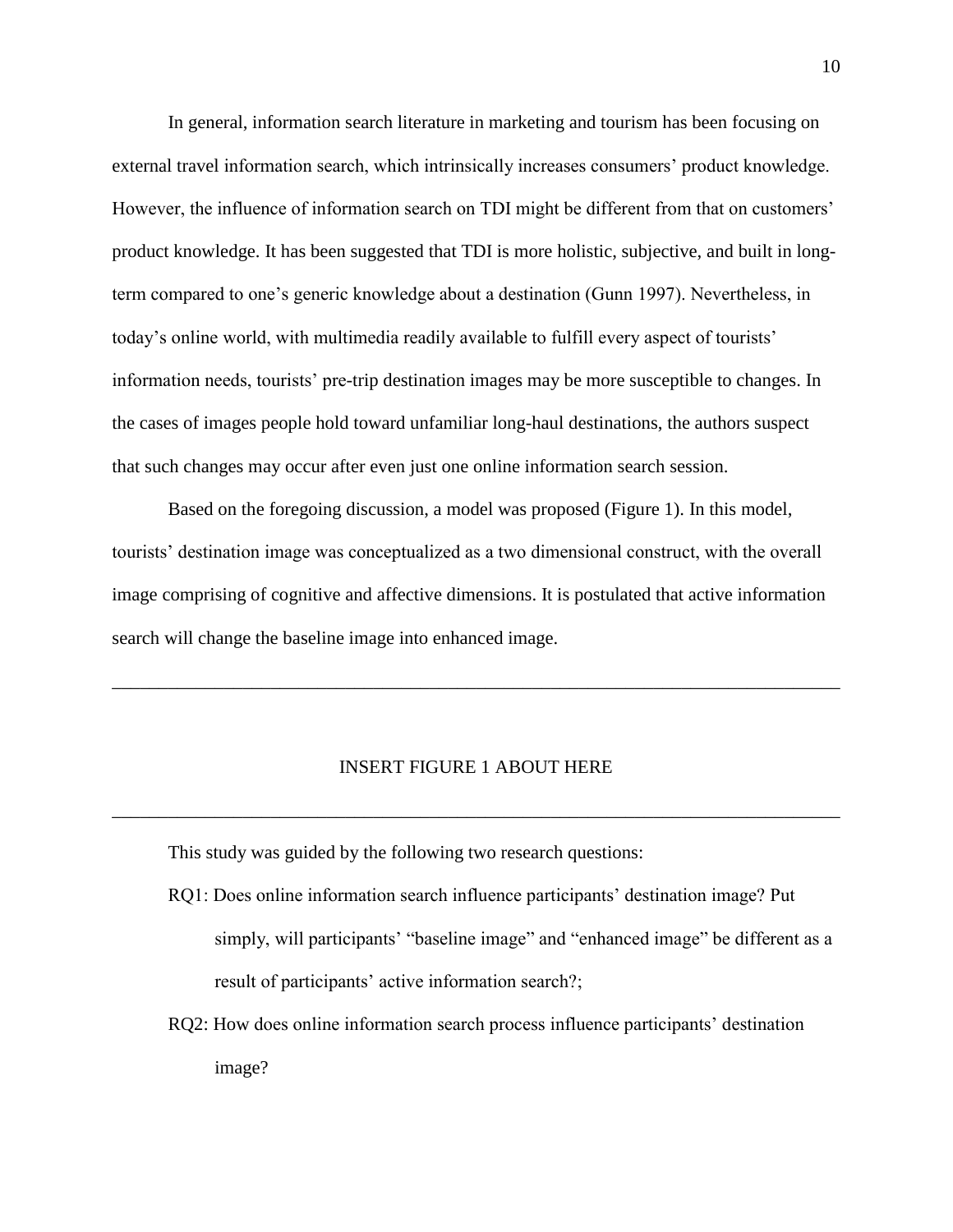#### Methodology

To answer the research questions, a mixed-method study was designed to investigate participants' destination image development process before, during, and after an online travel planning exercise. This study is part of a larger study on people's online information search process. Considering the exploratory nature of this study, college students, a relatively homogeneous group, are deemed to be appropriate participants (Calder, Phillips and Tybout 1981). The use of college students as samples for research has been widely debated especially in consumer behavior literature (see Peterson, 2001 for an overview). In general, researchers tend to use student samples for theory testing and experimental designs (e.g. Lopes and Galletta, 2006; Wang and Wallendorf, 2006), which also fits the purpose of this study. China was selected as the hypothetical destination for this study, with the assumption that most American participants will share a similar level of familiarity (or lack of it) before the study (National Geographic Education Foundation 2006). Plus, as one of the world's largest international travel destinations, China provides a wide array of attraction options for travel planners to choose from and hence allows sufficient variation in the trips being made.

A mixed methods approach used in similar previous studies (Backlund, Skaner, Monthgomery and Strender 2003; Pan and Fesenmaier 2006; Vining and Fishwick 1991) was adopted. This approach combined traditional pre- and post-exercise surveys, with think-aloud protocol and a process tracing method. The think-aloud protocol asks participants to verbalize his or her thoughts, feelings, and opinions, when carrying out a task. It is argued that language mediates thoughts and therefore, researchers can understand the cognitive process during information search through the language of the participants (Carley and Palmquist 1992).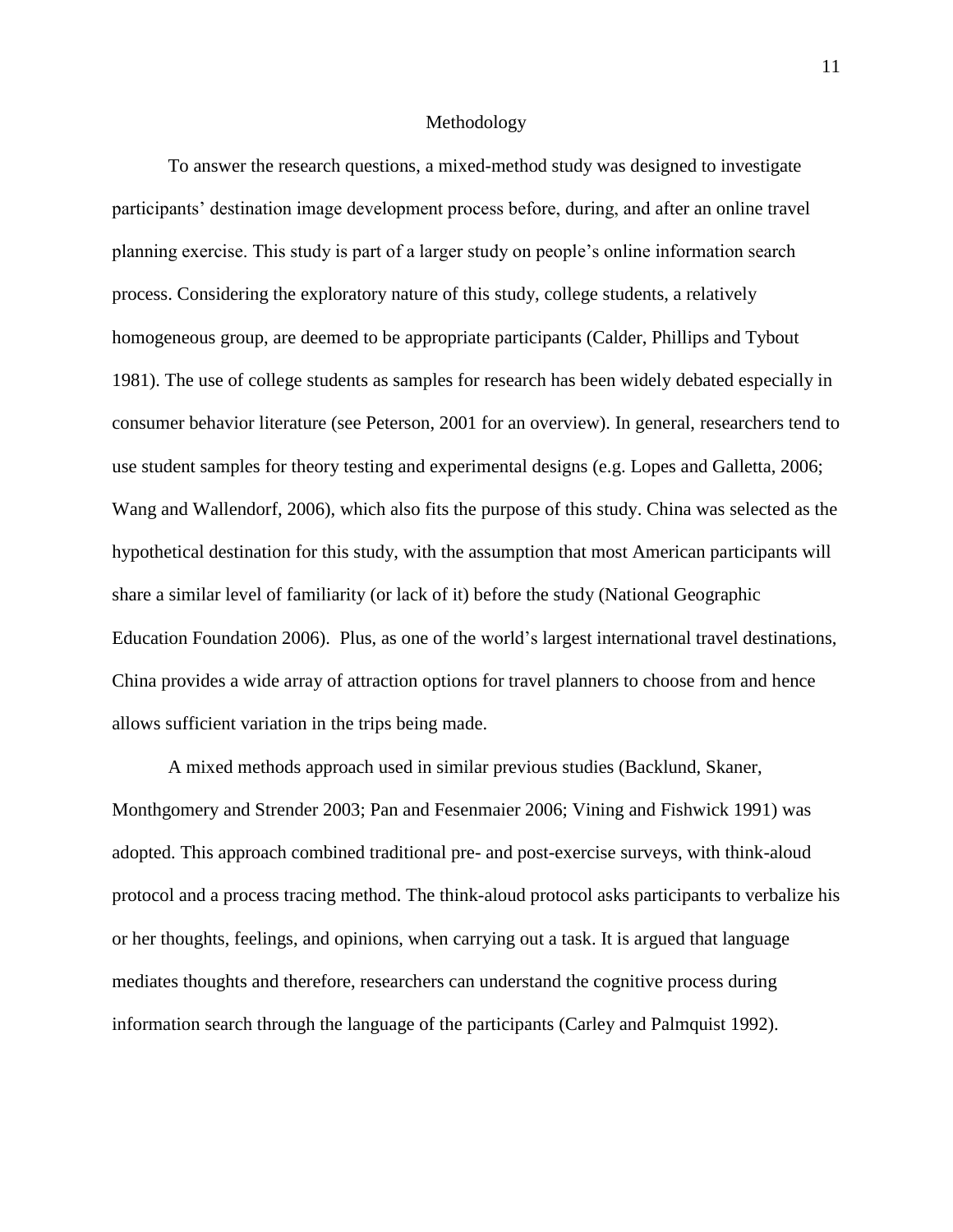Process-tracing methods record the clickstreams of the participants (Wang, Hawk and Tenopir 2000), and are generally used to capture information search behavior on the Internet.

In the study, participants were first informed about the goal of this study and ensured their confidentiality. They then filled out an online survey (pre-exercise survey). Other than image questions (including Echtner and Ritchie (1993)'s three open-ended questions and quantitative image scales, which will be discussed next), the participants were also asked to report their travel experience and information search styles. Next, the participants were asked to familiarize themselves with the think-aloud method as prescribed by Ramey and Boren (2001). Afterwards, they were told to plan a week-long trip to China for their winter break, focusing on cities, attractions, and restaurants they were interested in. As part of the think-aloud protocol, they were asked to verbalize their experience during this process. A screen capturing software, Camtasia Studio, was used to capture their online activity into a movie file (TechSmith 2006) and PC Tattletale — a parental control software (Tattletale 2006) — was used to capture the web pages the participants have accessed.

Once the trip planning exercise was completed, participants filled out a post-exercise online survey, regarding their image (Ekinci and Hosany 2006) and satisfaction level with the travel information search and trip planning process (de Bruijin and de Vreede 1999). Participants were also asked to rate their computer and Internet skills. The total session lasted less than one hour, in which the travel planning exercise was limited to 50 minutes. During this process, the researcher sat besides the participant and took field notes.

After all the sessions were completed (each participant did the exercise in a separate session), a transcription of proceedings was developed which incorporated both the think-aloud protocol and process tracing method. Further, participants' on screen actions and verbalization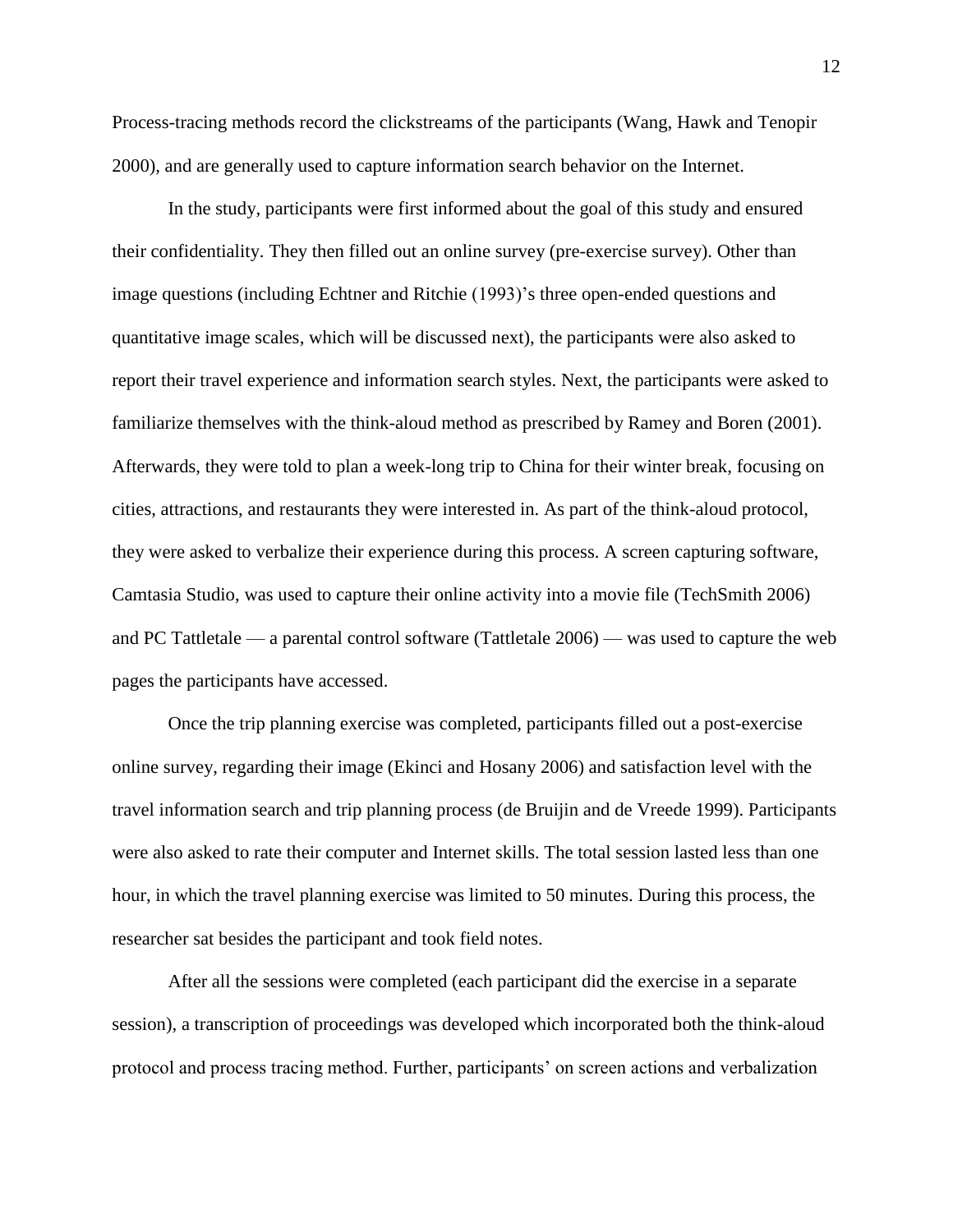explaining those actions were coded. The data was then coded through the open-coding process (Strauss 1987). In this phase, specific words, phrases and actions were identified as being part of a category. Finally, core categorizations were developed and key themes were explored independently by three authors. The purpose of this phase was to reduce the volume of the data to a manageable set, while retaining the depth of qualitative inquiry. Finally, the coding as discovered was put through a verification process where the research team double-checked interrater issues, and further analyzed and resolved these issues.

## *Image Change Measurement*

Consistent with most extant TDI studies, the authors conceptualized that image comprises of both cognitive and affective dimensions (Baloglu and McCleary 1999; Martín and Bosque 2008), which lead to the overall image of a destination (Baloglu and McCleary 1999). Specifically, China's destination image in this study was quantitatively measured following Ekinci and Hosany's (2006) approach, with cognitive image measured by six sets of seven-point bipolar adjectives adopted from Ong and Horbunluekit (1997), and affective image measured by Russel's (1980) four bipolar affective items. Finally, the respondents were asked to rate their overall impression of China as a tourism destination, by selecting on a Likert-type scale from one (highly unfavorable) to ten (highly favorable). The cognitive and affective image items were all mixed together and randomly ordered. Moreover, the orders of these items were completely different in pre- and post-exercise surveys.

Following Li and Vogelsong (2006), participants' image changes were determined via two series of questions: Method One compared same participant's image rating in pre- and postexercise surveys. That is, in both pre- and post-exercise surveys, participants were asked to rate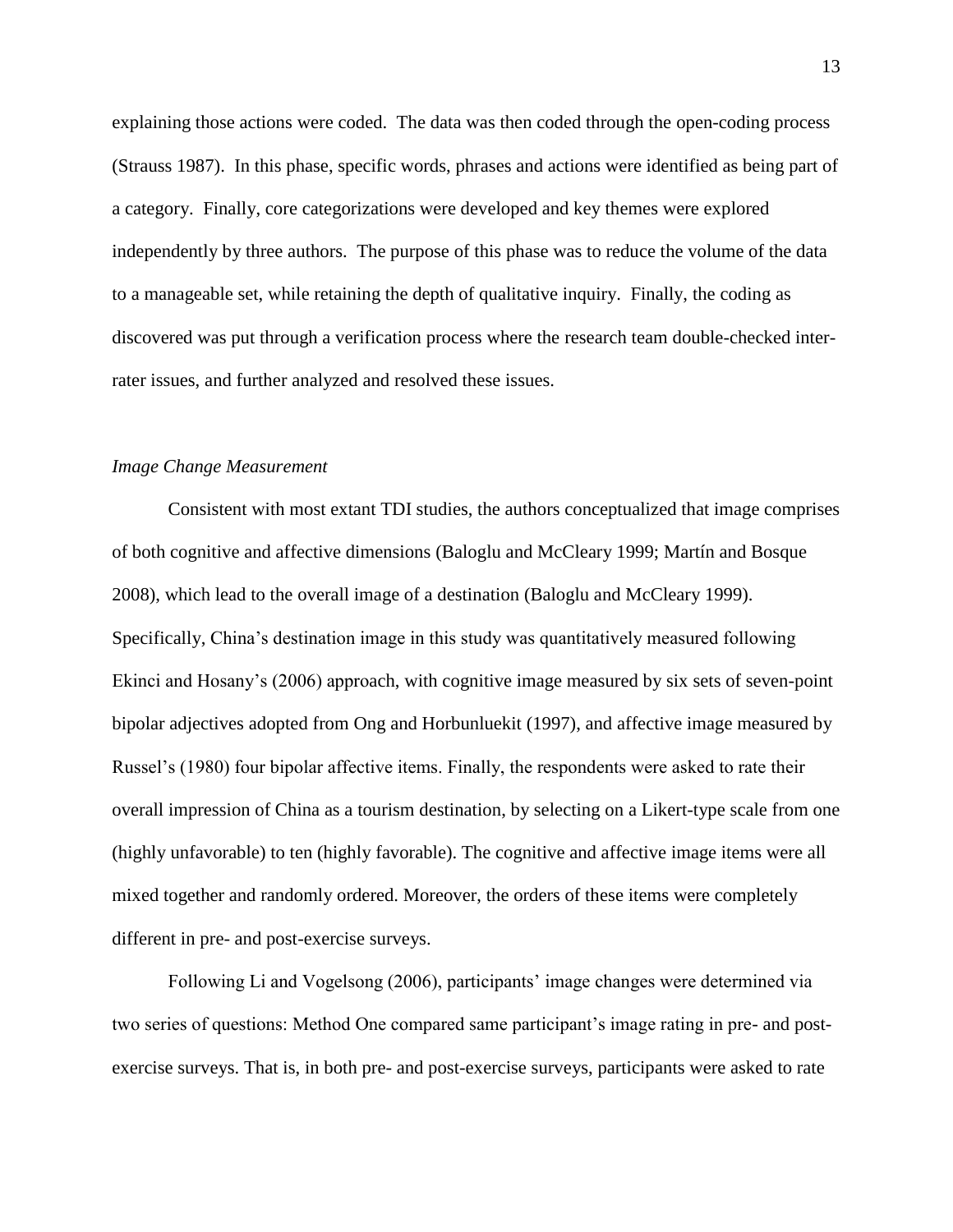their image of China using the aforementioned cognitive and affective image scales. It was postulated that differences between pre- and post-exercise image, if any, would be largely attributable to the treatment (i.e., participants' information search).

Alternately, Method Two had the participants directly report their image change, if any. Specifically, in the post-exercise survey, participants were first asked "Did your image about China change after your online trip planning?," and then "If your image about China changed after trip planning, please describe how."

#### Results

A total of 34 undergraduate students from a southeastern public university in the United States were recruited. Two participants had visited China previously and their data was excluded from this analysis, as their image and information search behavior were presumably different from the rest. The rest (32 participants) were mostly sophomore, junior, and senior level students in business-related majors. Due to computer glitches, one participant did not fill out the preexperiment survey and another one did not fill out the post-experiment survey. For comparison purpose, the following analysis is based on 30 participants who completed pre- and postexperiment survey results.

Among the 30 participants, there were 13 males and 17 females. The participants took an average of 5.1 pleasure trips last year, and in a typical year, each of them took an average of 5.3 trips. On a scale of 1 to 7 (from "1" "not at all" to "7" "definitely"), they considered themselves as rather experienced travelers (an average score of 5.1). Regarding their computer and Internet experience, on average the participants had 12.2 years of experience using a computer; they had used the Web for approximately 9.5 years and emails for 8.9 years. During an average week, the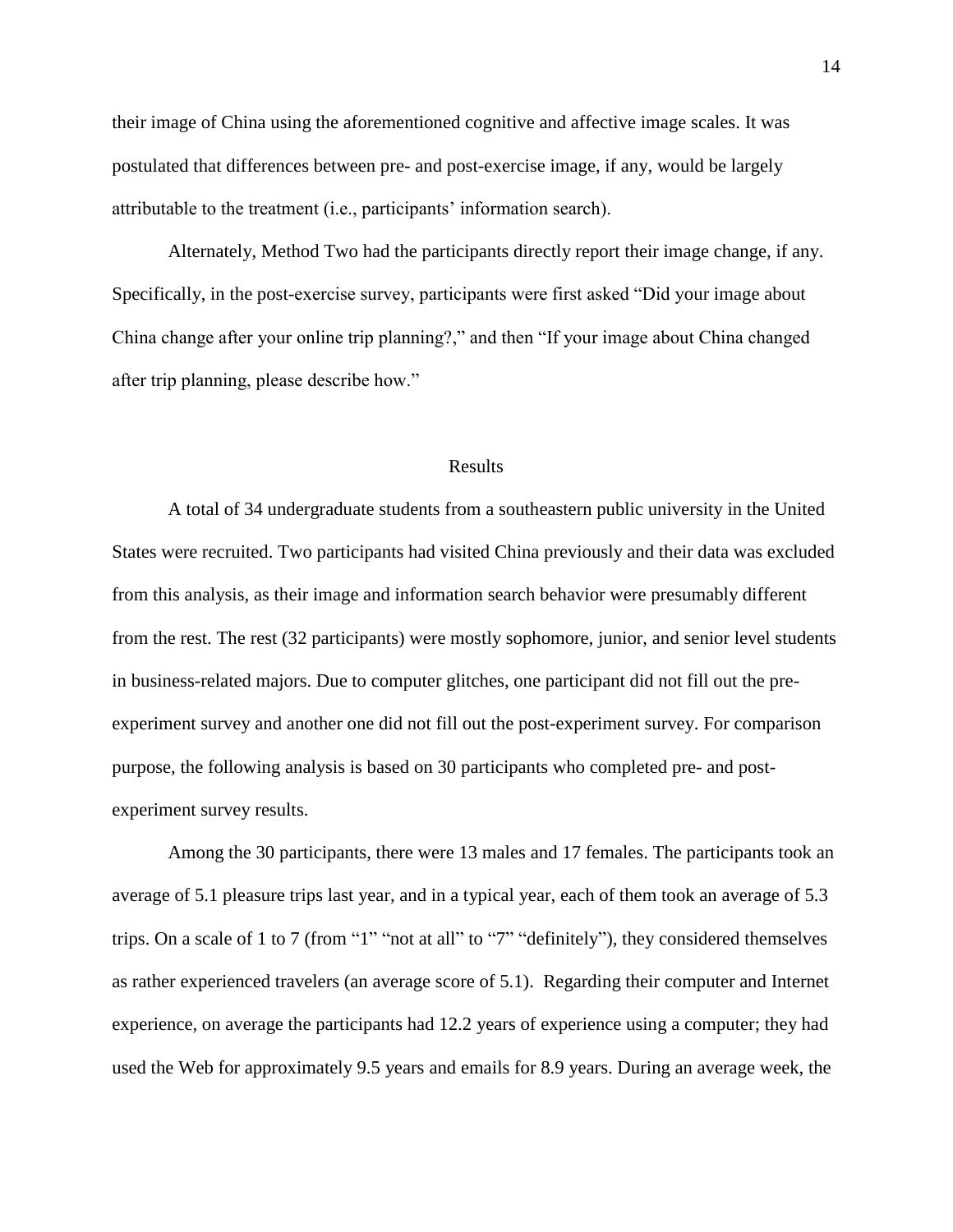participants accessed their emails and the Web on average more than six days. Finally, all of the participants were relatively experienced in searching for travel information online (e.g., 29 out of the 30 participants had used the Internet to check out destination information before, 27 booked airline tickets online previously, and 25 had reserved hotel rooms through internet).

When asked to list the all of distinctive or unique tourist attractions they could think of in China, 24 participants mentioned "Great Wall of China," (including 11 who could only name Great Wall as the attraction they knew of in China). Three participants mentioned "temples" (including one who used the word "castles"); two participants mentioned the "dragon parade"; other attractions mentioned include "Chinese food", "Hong Kong", "Shanghai", "Tiananmen Square", "Beijing", "Yangtze River" and "Huang He River"; and four participants could not recollect any attraction in China. These results indicate that, as expected, the overall knowledge of China in the sample was limited. The participants spent an average of  $21.5$  minutes 'planning their trips' to China. In total, 1,857 web pages were visited by 30 participants, or an average of 61.9 pages per participant.

## Research questions analysis

RQ1 focuses on whether the online information search process may lead to any changes in participants' destination image. As indicated, this was determined via Li and Vogelsongs' (2006) two-method approach. Method One compared the same participant's destination image before and after the information search exercise. To test the relationship between pre- and postexercise image attributes, a pair-wise *t*-test was performed on the 10 image attributes. Table 2 presents the results of this analysis.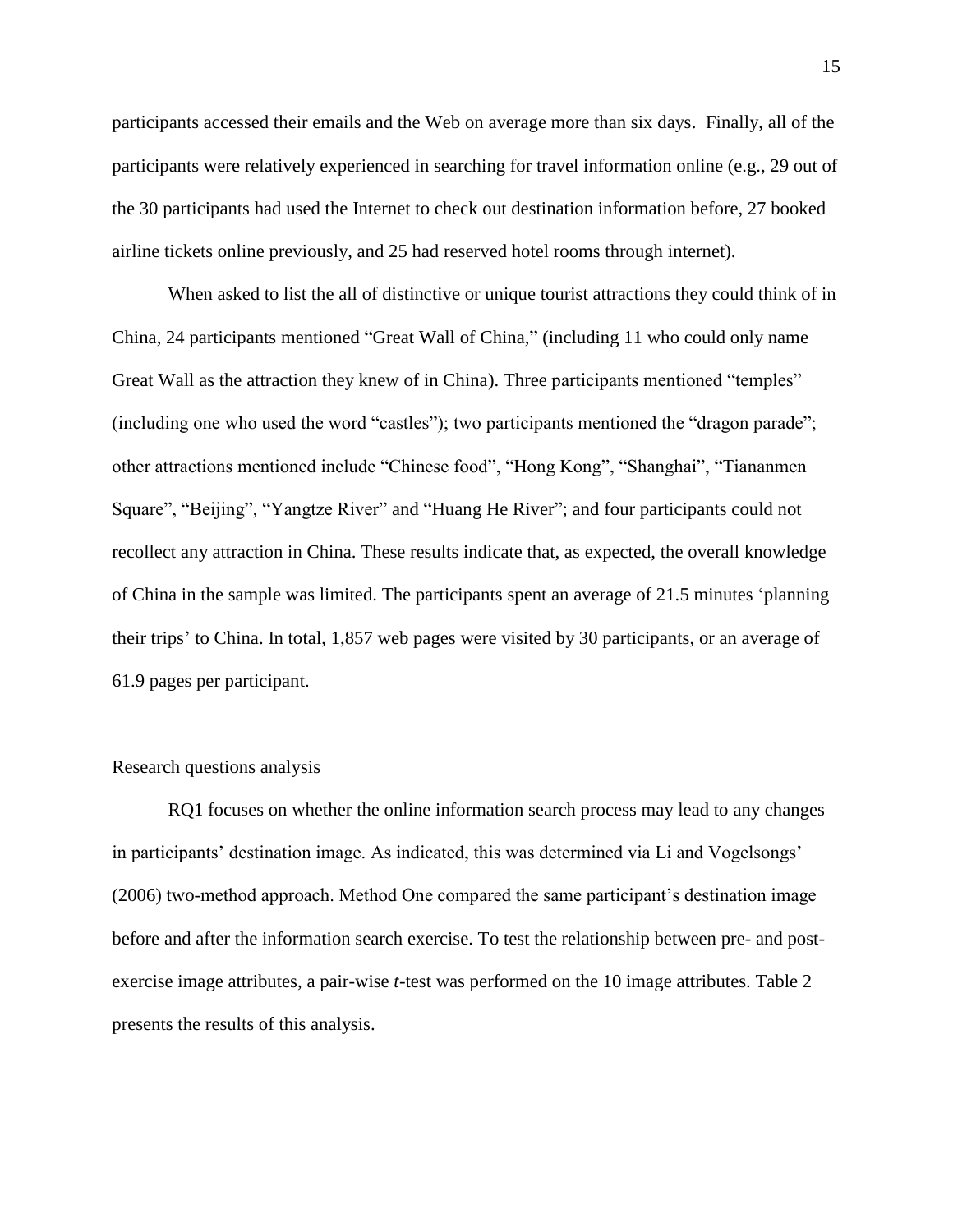## INSERT TABLE 2 ABOUT HERE

\_\_\_\_\_\_\_\_\_\_\_\_\_\_\_\_\_\_\_\_\_\_\_\_\_\_\_\_\_\_\_\_\_\_\_\_\_\_\_\_\_\_\_\_\_\_\_\_\_\_\_\_\_\_\_\_\_\_\_\_\_\_\_\_\_\_\_\_\_\_\_\_\_\_\_\_\_\_

\_\_\_\_\_\_\_\_\_\_\_\_\_\_\_\_\_\_\_\_\_\_\_\_\_\_\_\_\_\_\_\_\_\_\_\_\_\_\_\_\_\_\_\_\_\_\_\_\_\_\_\_\_\_\_\_\_\_\_\_\_\_\_\_\_\_\_\_\_\_\_\_\_\_\_\_\_\_

As can be seen, participants' destination image seemed to have somewhat changed before and after the information search exercise. This may be illustrated from three perspectives: overall image, affective image, and cognitive image. First, participants' post-exercise overall images were significantly more positive than their pre-exercise overall images  $(p<0.001)$ . In the same vein, statistically significant changes (*p*<0.05) took place in all four affective image attributes. Moreover, although the directions of positive or negative adjectives in the four pairs of bi-polar semantic differential scales are random, all the changes occurred were toward the positive direction (i.e., participants felt China was a more exciting, pleasant, arousing, and relaxing destination after the exercise). In contrast, no statistically significant differences occurred on the six cognitive image attributes, although three of them observed marginally significant differences  $(p<0.1)$ .

Alternately, Method Two directly asked the participants if their image about China changed after the online trip planning process. Twenty participants or 66.7 percent of the participants reported that their image did change after the information search exercise.

RQ2 asks how online information search process influences participants' destination image. The authors deemed it more appropriate to address this "how" question using a qualitative approach. First of all, respondents were asked, "If your image about China changed after trip planning, please describe how." Following the cognitive/affective typology,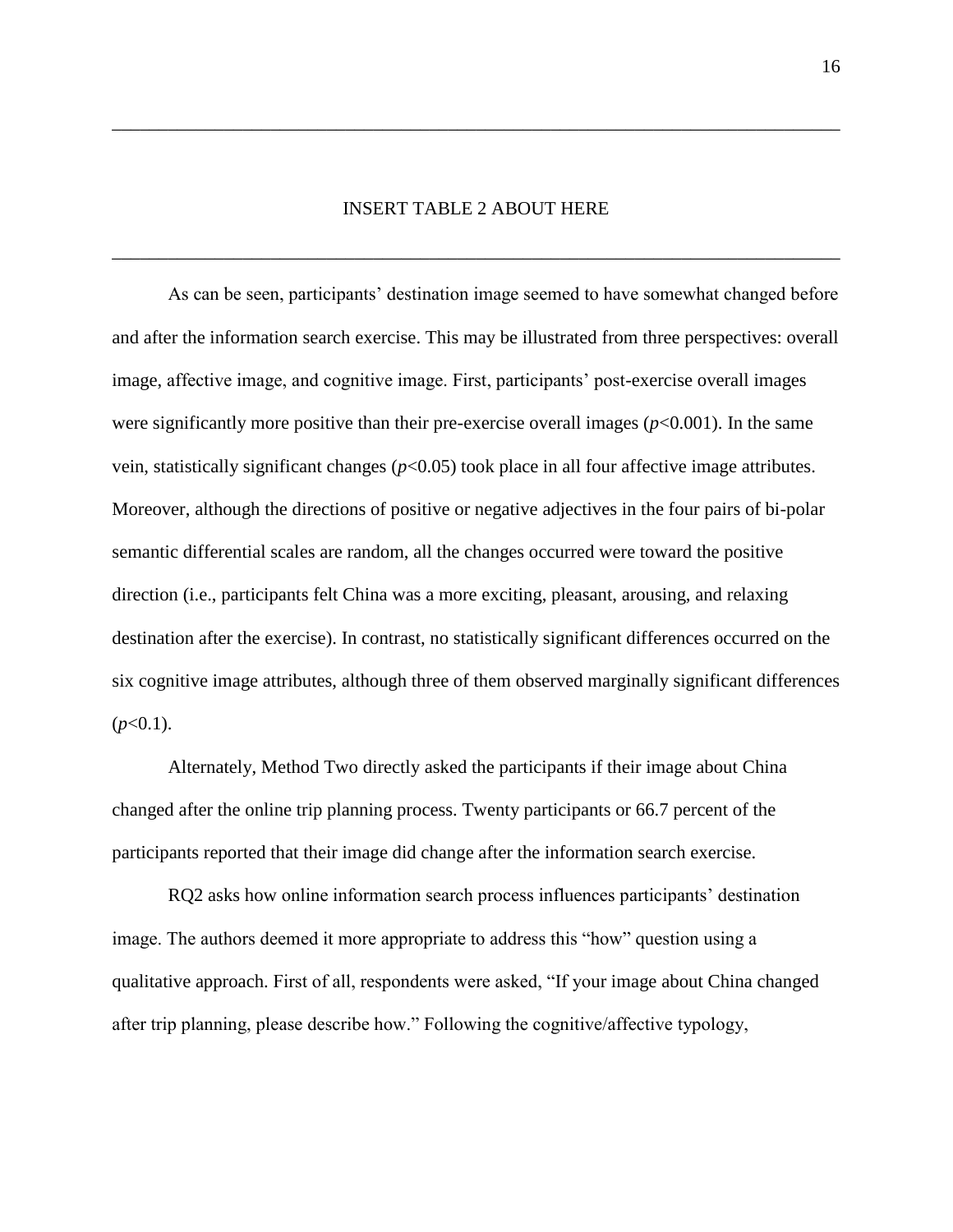participants' self-reported image changes may also be categorized as cognitive image changes and affective image changes.

Among the 20 participants who claimed to have experienced an image change, the majority of (17) participants reported changes regarding their cognitive beliefs. Most reported that their image change came from knowing more about China. Specifically, participants found that the information search revealed many things that they did not know about China. Many of them were amazed by the variety of attractions and activities China can provide. A typical response was given by Participant 6, who wrote "*I did not realize there were so many things to do there and so many different places to visit that sounded like fun and there were many different activities to do.*" Participant 34 indicated, "*I had no clue there was such nice beaches and great skiing.*" The information search even helped remove some "foreignness" of a distant destination like China in participants' mind. For instance, Participant 9 reported, "I *found some western*world activities...things that you could find in America. Such as the cooking class..."

Six participants' self-reported changes were regarding their affective image, or contained an affective component. For instance, Participant 4 put that, "It [referring to the information search exercise] *gave me more of a visual idea of China in the images that I saw through planning my trip and* made me more and more excited about *the destination* [emphasis added]." Some participants obtained a different affective impression, owing to a changed cognitive image. That is, their post-exercise cognitive images about China contradicted their prior impression. As such, they obtained a more positive affective image as the information search "corrected" some negative stereotype they held before. For example, Participant 12 stated, "*I thought it was an overpopulated place with no trees and just a lot of buildings but it seems beautiful and in a way*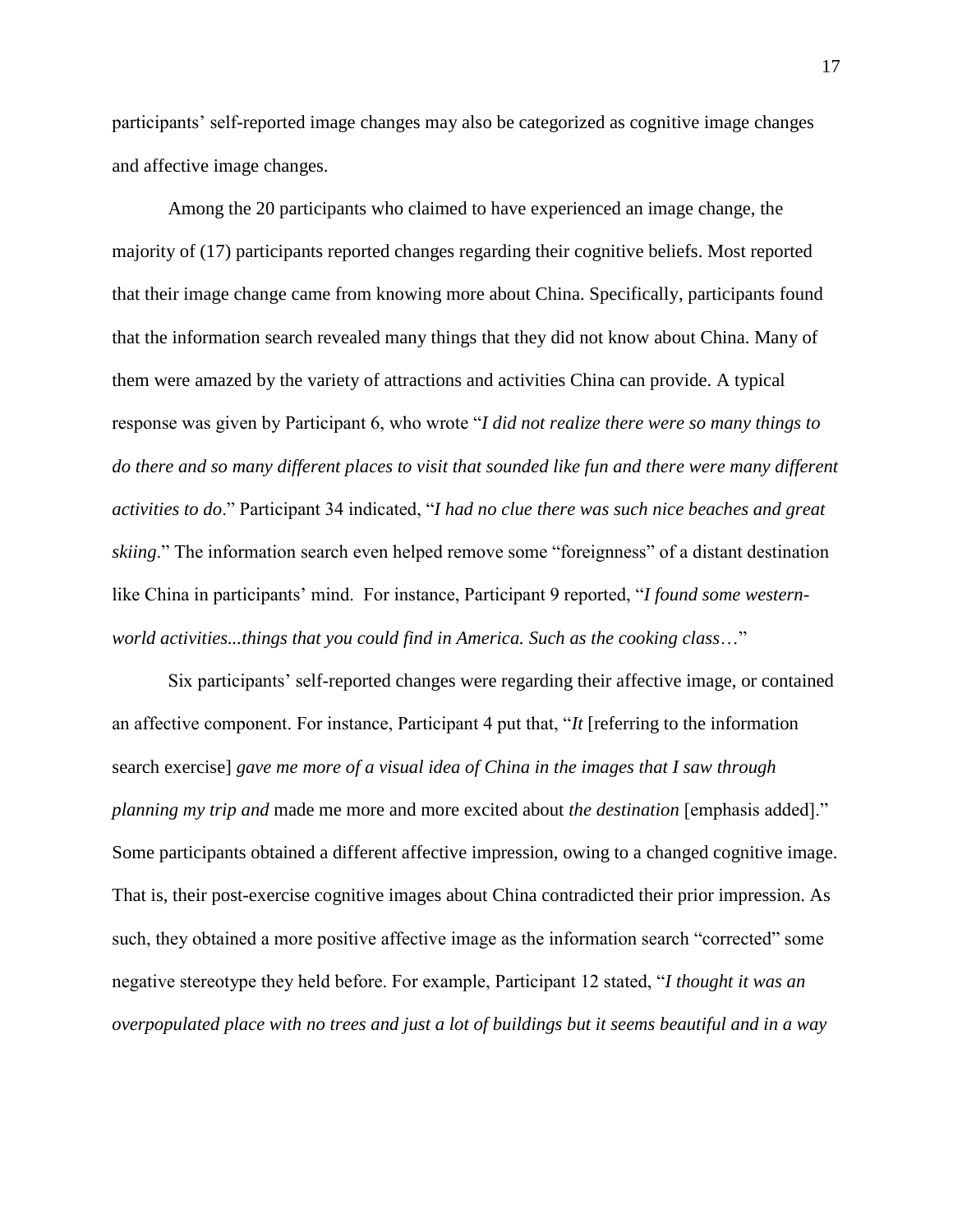*peaceful.*" Participant 15 concluded, "*it now looks more interesting to me and instead of being busy and crowded there are nice and cultural places to visit*.‖

After reviewing participants' answers on how their image changed, the authors further delved into the videos, weblog data, and transcripts of their information search exercise. Several themes emerged from the data.

The online information search helped participants acquire information about China in accordance with their cognitive framework. This information seemed to have served as a basis of their image change, even though the information on the Internet may not always be objective. For example, Participant 11 commented on a web page about the Summer Palace: "*This looks like it would be some place I could not miss. This is absolutely beautiful. Looks like a perfect getaway place from the city. That is exactly what it says.*‖ The participant believed in the information provided in the web page and built a favorable impression towards the Summer Palace. Participant 5 read about the new railway from Beijing to Tibet: "The highest railway in *the world. It looks really pretty. Looks like the most beautiful railroad ever …. Oh, the tickets are*  sold months in advance. Wow, that makes me want to take the railway."

Some participants brought their baseline image into the information search (and destination decision) process. Their information search process was hence more about confirming established images, rather than exploring new information. For instance, Participant 12, as most other participants, started her search from google.com. While checking out the ―sponsored links‖ Google provided, she first stated, ―*I want to see the panda bear when I am there*," and then "*I want to see the panda bear, great wall, go shopping and general sightseeing for a day.*" She also said, "Hong Kong seems too crowded. I do not want to go there—from what *I heard about it.*" Looking at a picture of the Great Wall, she acclaimed, "That's something you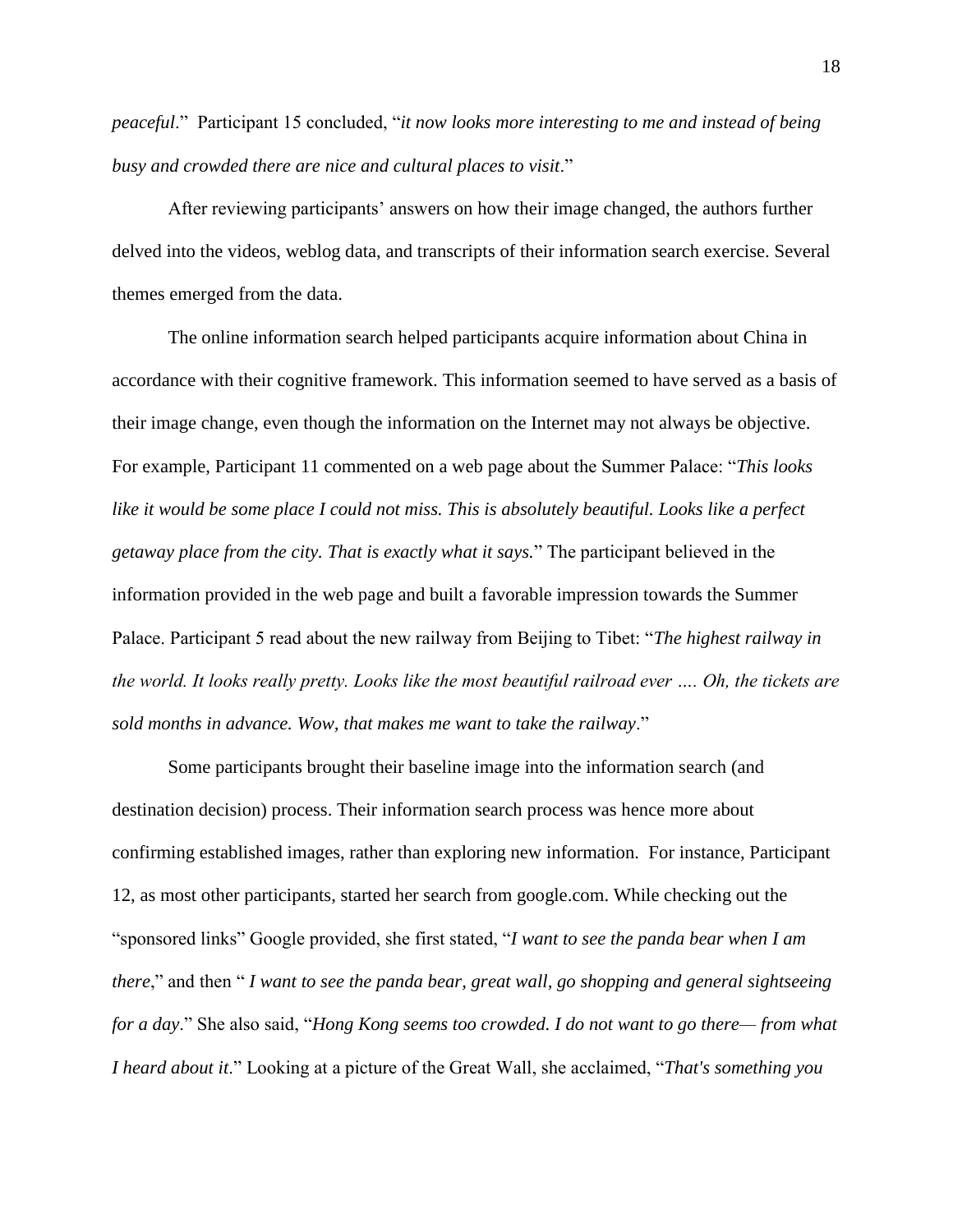*have to see if you go.*" Thus, even before searching the specifics for her itinerary, she had already made many to-go versus not-to-go decisions based on previous knowledge. Participant 3 was even more straightforward, and said when he started the search, "When you think about China, *you think of karate and stuff like that.*" He hence googled "Beijing Karate Show," but was disappointed to find nothing he was looking for (partly because Karate is a Japanese martial art). In another example, prior to making up his mind where to go in China, Participant 25 concluded that, ―*Terra cotta is interesting because it is an archeological site. Forbidden City reminds me of*  a lot of movies I have seen [emphasis added]. *That's why that interested me.*"

The impact of image on information search was also reflected when participants encountered something not fitting their image of China. Again, in Participant 12's case, when she was planning her "shopping and general sightseeing" tour in Beijing, she was a bit surprised to find American restaurants there, and said, "Ha, Starbucks! That's ridiculous. And KFC!" Obviously such western presence was not what she was looking for in China, and later when she noted the American brands in Beijing's Hongqiao Market, she went on saying, "*Calvin Klein*" *underwear? Goretex rain jacket? Oh my gosh, sneakers? Hah, not that exciting [emphasis* added]." In another example, Participant 14 decided not to visit a Hong Kong shopping place, simply because the name (Stanley Market) "*does not sound very Chinese*."

However, for participants who have fairly limited prior knowledge about China, or when they need to decide on details about their itinerary which was not easily identifiable online, they tended to rely heavily on external sources that they deemed as credible sources (e.g., friends, websites they trust). In such cases, participants' image tended to be more susceptible to change. A typical answer was given by Participant 31, when explaining why she decided to follow Frommer.com's recommendation, *"I do not really know any other tourist's website. I do not*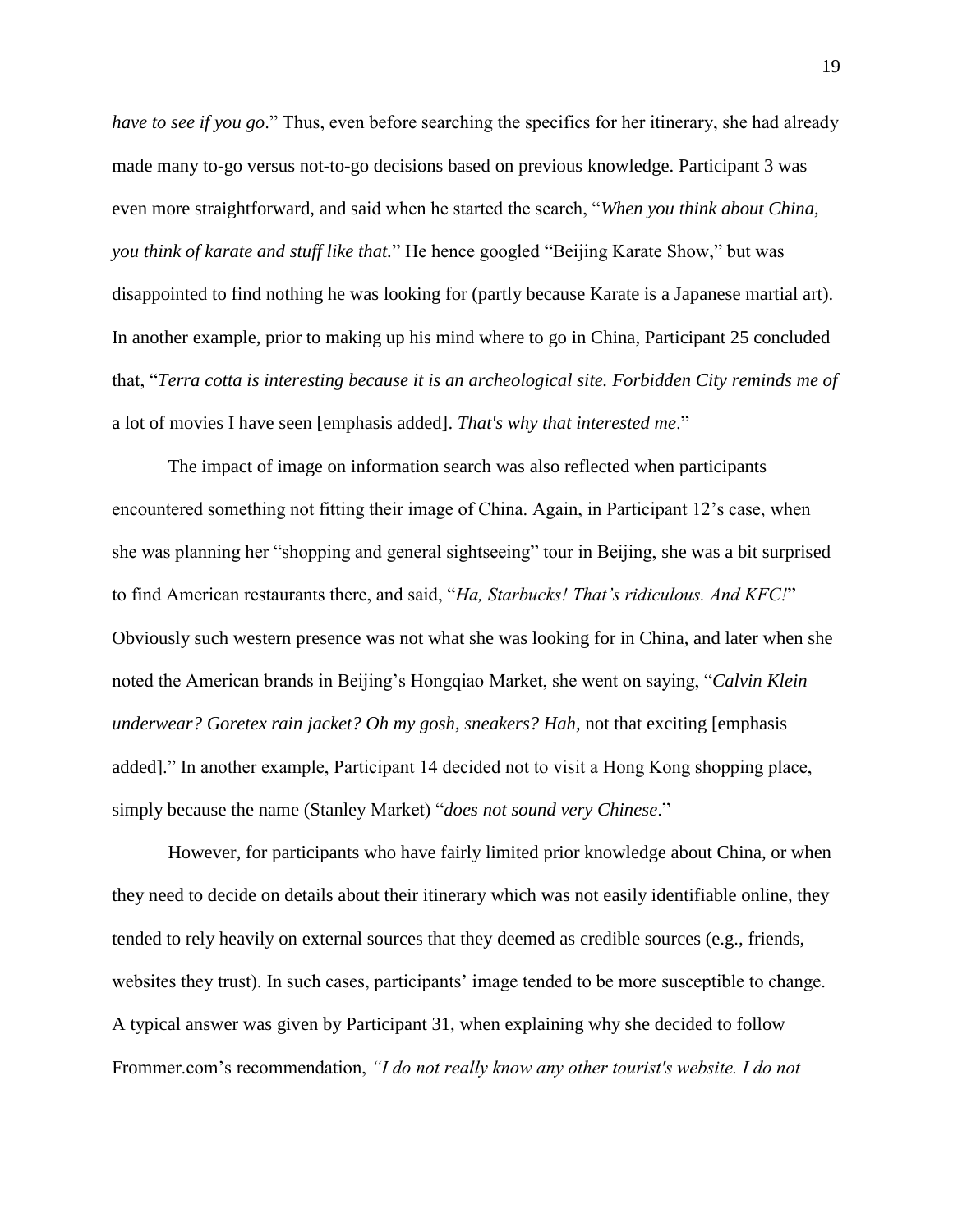*know where else to look for, except that I want to see the Great Wall of China."* Participant 5 said, "You know what, I have a friend whom I think visited China. So I am going to Facebook to look at pictures. That always helps. If I have time, I will ask him myself. But I do not have time." Participant 12 said, "I guess when I get there, I can figure out how to get tickets, whatever I need *how to get there. I do not know. I guess I will rely a lot* on concierge of the hotel [emphasis added] *to tell me if I am making good choices or no.*" When these happened, many participants concluded their information search by saying something like "*There is so much to do in*…." or "I *didn't know you can do… in China*.‖

## Discussion and Conclusion

The Internet has profoundly changed customer behavior and marketing practices, and researchers have found it necessary to modify some traditional theories to better suit the web environment (Biswas 2004). This study revisited the traditional organic-induced image typology, and argued that there might not be a truly "organic" image in today's environment. Instead, the authors propose to use the term "baseline image" (i.e., image stemming from passive information gathering) and "enhanced image" (i.e., image developed from active information search) to distinguish different image development stages in tourists' mind. Based on this, a model was proposed and examined using a mixed-method study.

Thirty college students were asked to develop a one-week travel plan in China via online search. Data collected from the pre- and post-exercise surveys showed that participants' overall destination images about China experienced significant and positive changes after information search. A closer look at the two image dimensions revealed that, with no exception, significant and positive changes occurred on all affective image measures, but not on any of the cognitive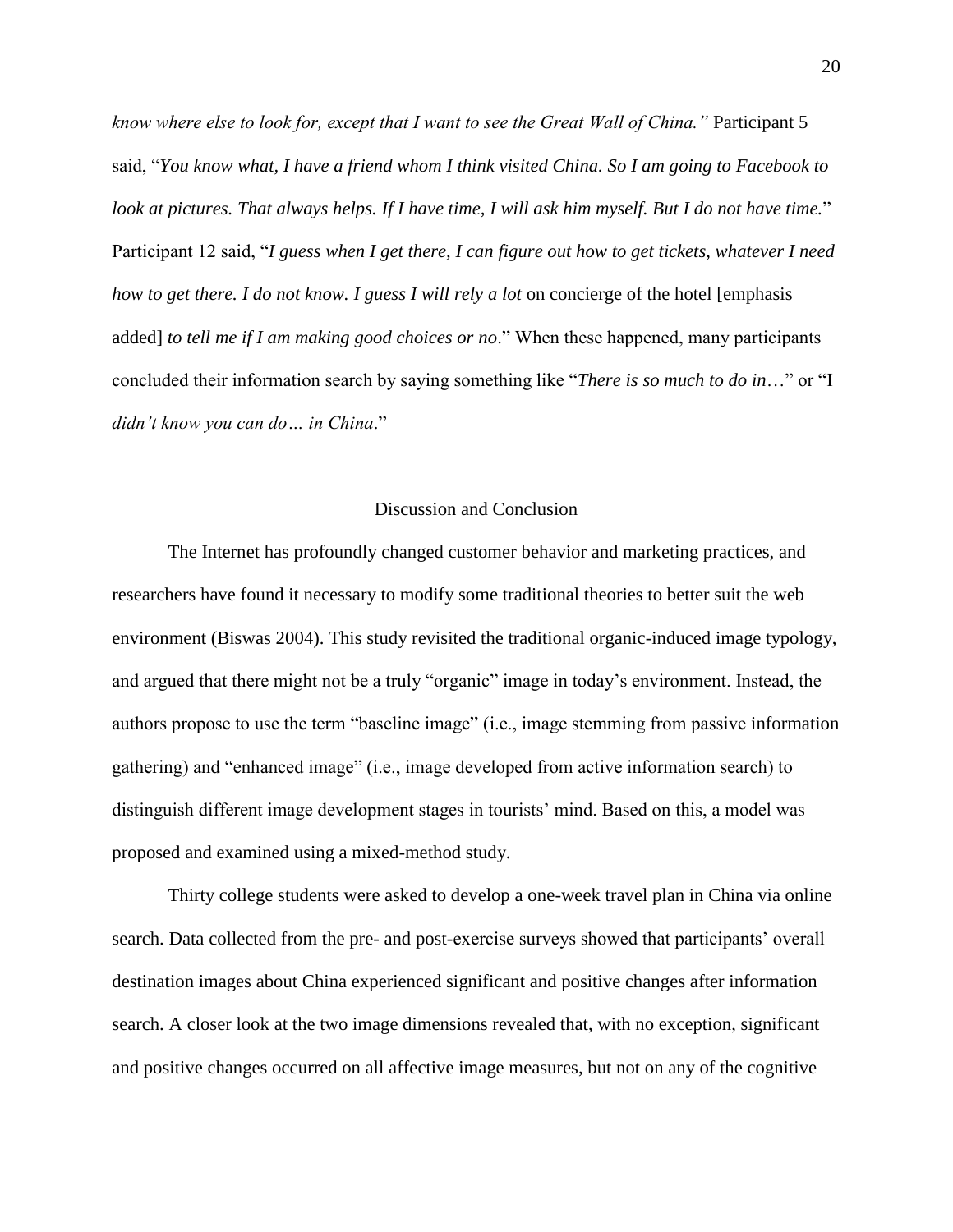image items. Nevertheless, when asked to describe their image changes, most participants reported changes on their cognitive beliefs about China, as a result of knowing more about the destination's product offerings. Further, the qualitative data generated during participants' information search process evidenced that, their destination image could be confirmed, enhanced, and to less extent, corrected by information search. Moreover, participants' information search process was also influenced by their baseline destination image.

From a theoretical perspective, although the present study proposes a different typology, it is consistent with the principle of Gunn's (1972) seven-step image modification process (specifically the first two steps). Thus, empirical findings of this study contribute to the theory by substantiating Gunn's image modification model from a new angle. It also complements many extant studies on image formation, which focused more on Steps 3-7 of Gunn's model.

The results on the dimensional changes of image change were somewhat perplexing. Although participants' self-reported image changes were mostly related to the cognitive aspect, the quantitative analysis showed that participants' cognitive image did not change, while affective and overall image changed. This result contradicts previous studies (Baloglu and McCleary 1999; Gartner 1993; Holbrook 1978; Um and Crompton 1992; Woodside and Lysonski 1989), which suggested information search would generally influence cognitive image. The fact that all affective image items observed significant changes, while this did not happen on any cognitive image items indicated that the result was not a statistical fluke.

One possible explanation is that most prior studies examined the effect of offline information, while the present one deals with online information search. The dynamic and interactive nature of the Internet (Pan and Fesenmaier 2006) allows tourism websites to deliver affection-related information more effectively than traditional offline information sources (Kim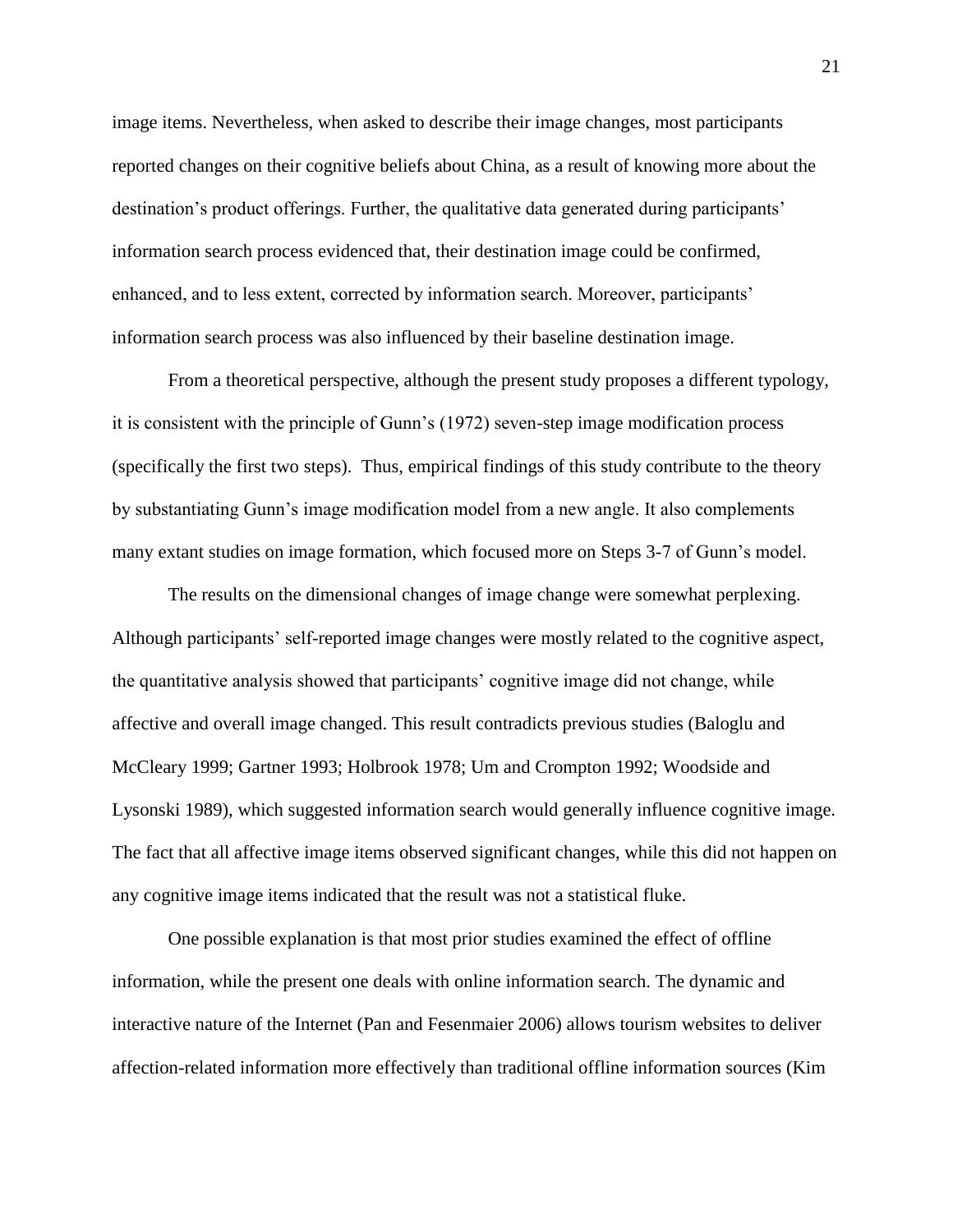and Fesenmaier 2008). Put differently, offline information sources, such as brochures and print advertisements, are comparatively limited in their ability to present emotion-related message. Online sources, particularly online social media, may be more effective in terms of eliciting affective responses (Peter and Olsen 2002). Further, participants of this study (i.e., college students) represent the new generation of customers, whose behavior (e.g., reaction to destination information) could be quite different from older generations (Peters 1996). For example, a study has shown that Generation Y (born after 1977) adult female shoppers are more fun-driven and recreational quality seekers (Bakewell and Mitchell 2003).

Another explanation is the Weber-Fechner Law (Dehaene 2003), which states that the amount of change needed to make difference noticeable is relative to the amount of initial stimulus. In the present case, that means the amount of stimuli needed to make significant changes on cognitive image might be much more than that for affective image. The participants may have formed much cognitive understanding about China already from previous years of education and media exposure, but not affective ones. One might speculate that, during the information search exercises, participants absorbed more information regarding cognitive image, and their self-reported image change was hence mainly on the cognitive aspect. However, the authors suspect that the amount of new cognitive information, proportional to the previous knowledge, might not be sufficient to reach a significant change. Changes in affective image, in contrast, might occur relatively easily owing to a fairly low threshold. Thus, it is the ratio of new versus old knowledge, rather than the absolute amount of information, that determines the image change. Moreover, changes in affective image overpowered the unchanged cognitive image, and resulted in changes in overall image.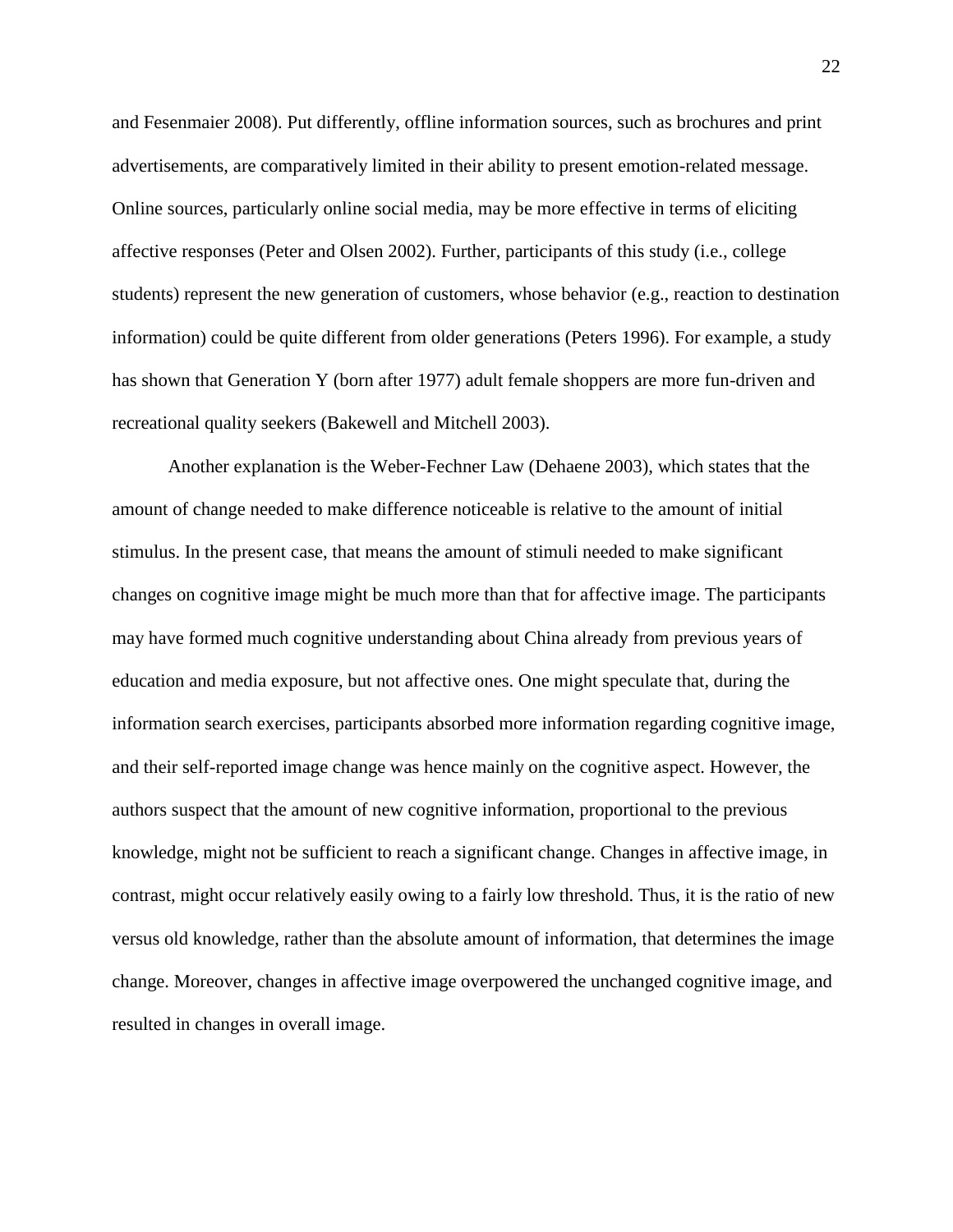One further possible reason is the sensitivity of scales employed to measure cognitive image. This study, following Ekinci and Hosany's (2006) paper, measured cognitive image with a series of bi-polar semantic differential scales developed by Ong and Horbunluekit's (1997). The results might suggest that this scale lacks the sensitivity to detect changes, or is not particularly applicable to culturally distant destinations like China. In comparison, the affective image scale used (Russel 1980), which has been tested extensively before, might be a more sensitive instrument. Future research using different measures may provide insights on this.

For instance, many TDI studies measure cognitive image by presenting a list of destination attributes (e.g., natural attractions, accessible transportations) in Likert-type scales (e.g., from "offers very little" to "offers very much") to respondents. The authors deemed that approach not applicable to current respondents, who were not knowledgeable about the destination at all. However, if both Ong and Horbunluekit's (1997) scale and the traditional approach have such limitations in current scenario, the question could become, is it appropriate to measure respondents' pre-trip image quantitatively? This seems to highlight the strength of the mixed-method approach used in this study, where qualitative aspect of the research may present complementary, even more accurate information to researchers.

Indeed, the mixed-method approach of this study helped the authors gain a better understanding of the process beyond self-reported survey data. The qualitative data showed that image development and information searches are not two separate processes. Participants' baseline destination image might influence how and what information they searched, and the information search results in turn, helped generate an enhanced image. The finding makes intuitive sense. It is consistent with Lehto and her colleagues' (2006) finding that knowledge with a destination (and prior experience) may influence the content of search (e.g., types of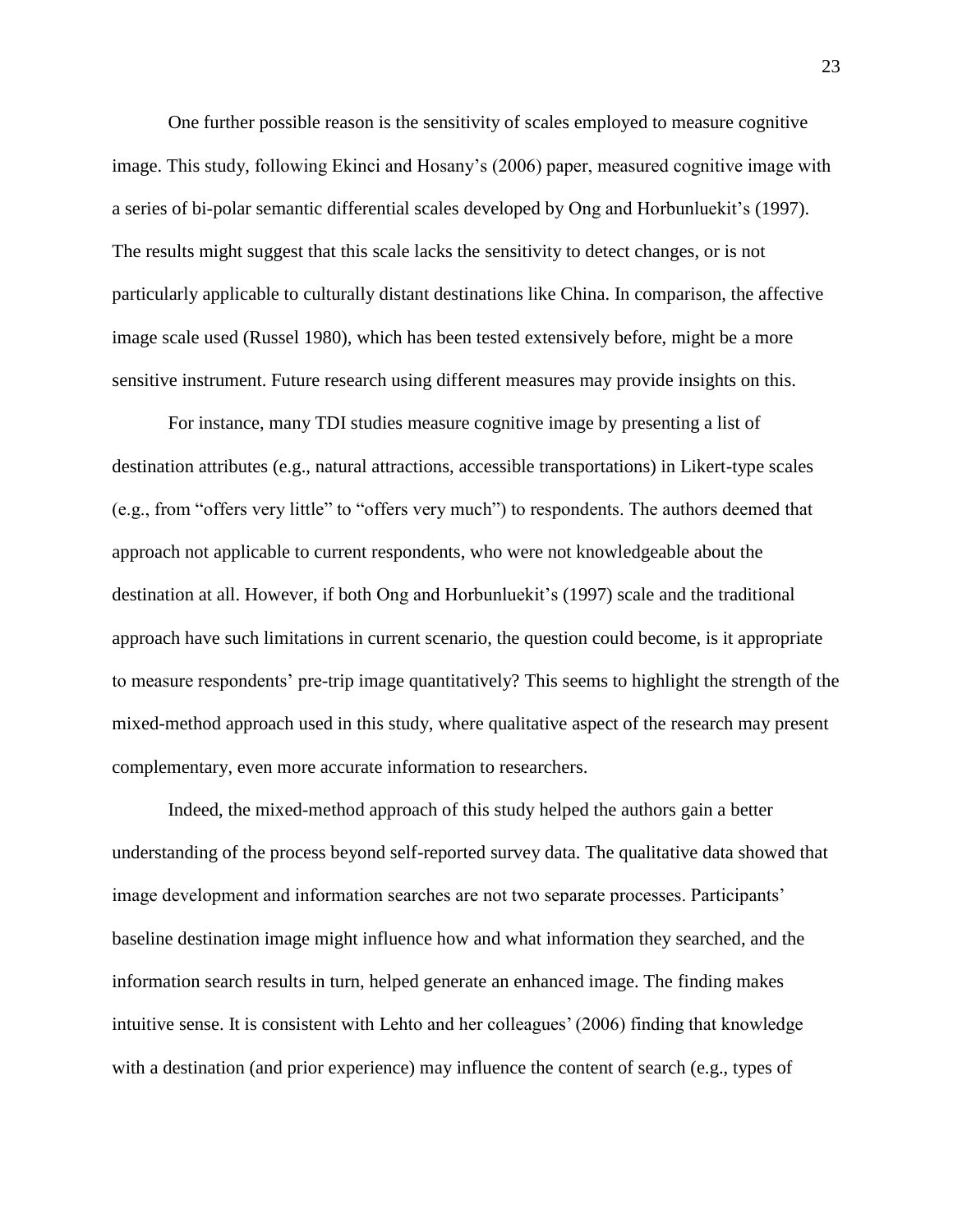information sought) and degree of search (e.g., time spent online). The reciprocal effect of image on information search deserves further research.

From the practitioners' perspective, an interesting finding of this study is although the cognitive aspect of destination image is easier to manipulate, it is not easily changeable in tourists' mind. Thus, while nowadays destinations can bombard customers with facts and statistics, the demand side does not always readily accept such information. In comparison, tourists' affective image could be more open to change during information search. Thus, DMO website designers are suggested to pay more attention to components that may elicit positive affective responses. This is consistent with results of advertising research (Holbrook and Batra 1983) and current trend of experience-based marketing (Prentice 2004).

Moreover, destination marketers have to be more aware of the role of "online word-ofmouth" in image building. The power of online WOM was illustrated in this study, when participants showed how much they trusted some travel websites' recommendations and other tourists' ratings. Since online WOM is generally beyond DMO's control, destination marketers have found it challenging to use them. Ironically, this is precisely the reason customers nowadays tend to trust them more than any advertisements.

Like any other controlled experiments in a lab, this study is subject to the artificiality of the settings. The participants were given limited time to plan a one-week vacation, and they did not have access to other information sources, such as families and friends, and published travel books during the planning process, which are rarely the case in real life. While the research design has delivered valid results in previous studies (Backlund, et al. 2003; Pan and Fesenmaier 2006; Vining and Fishwick 1991), the results must be interpreted cautiously. Future studies may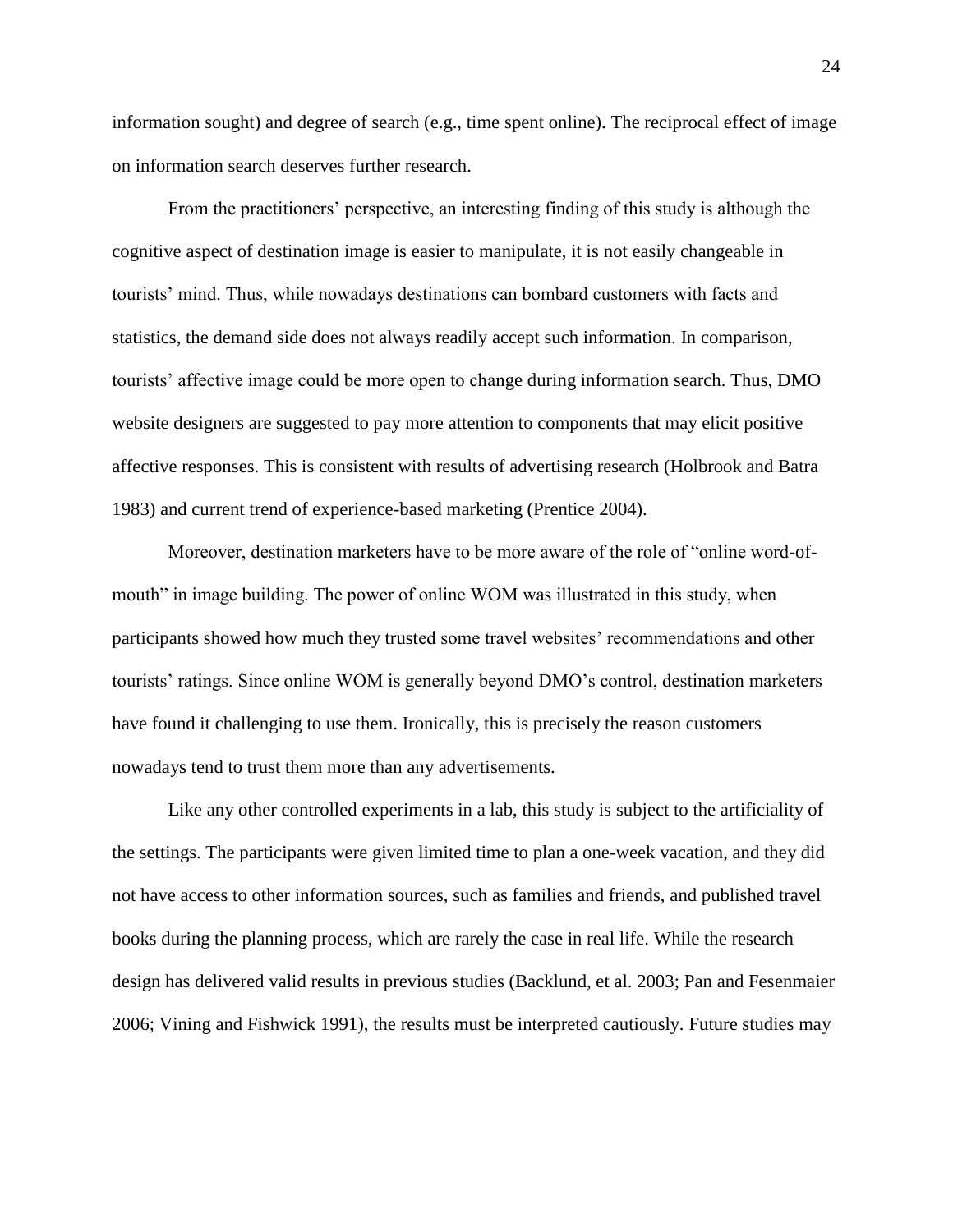consider comparing the effect of online versus offline information to better imitate the real world scenario.

Further, participants of this study are college students. Although many researchers have argued that student samples can generate equally reliable behavioral results as non-student samples (Oakes 1972; Calder, Phillips, and Tybout, 1981), others have questioned the external validity of such studies as college students are not always representative of "real people" (Lynch 1999). As Peterson concluded, "caution must be exercised when attempting to extend any relationship found using college student subjects to a nonstudent (adult) population" (2001, p. 450). Thus, future studies using non-student samples may provide new insights. Moreover, although Human-Computer Interaction research has showed that usually as few as five users can uncover the majority of the usability problems (Nielsen 2000), future studies on similar topic are expected to recruit more participants.

Finally, the present study is also limited for its pre- and post-test research design. A Solomon four-group study would have been preferred. That is, instead of having one group tested twice before and after the online planning exercise, the researchers should ideally use four groups, with two groups being pretested, and two being not. After that, one of the pretested groups and one unpretested groups should conduct the online planning exercise, and then all four groups will receive the posttest. This approach would substantially reduce the effects of the pretest on the posttest results, which is one major limitation of the present research design.

#### Conclusion

The present study examines the potential effects of online information search on tourists' destination image development. This paper contributes to the literature by proposing a new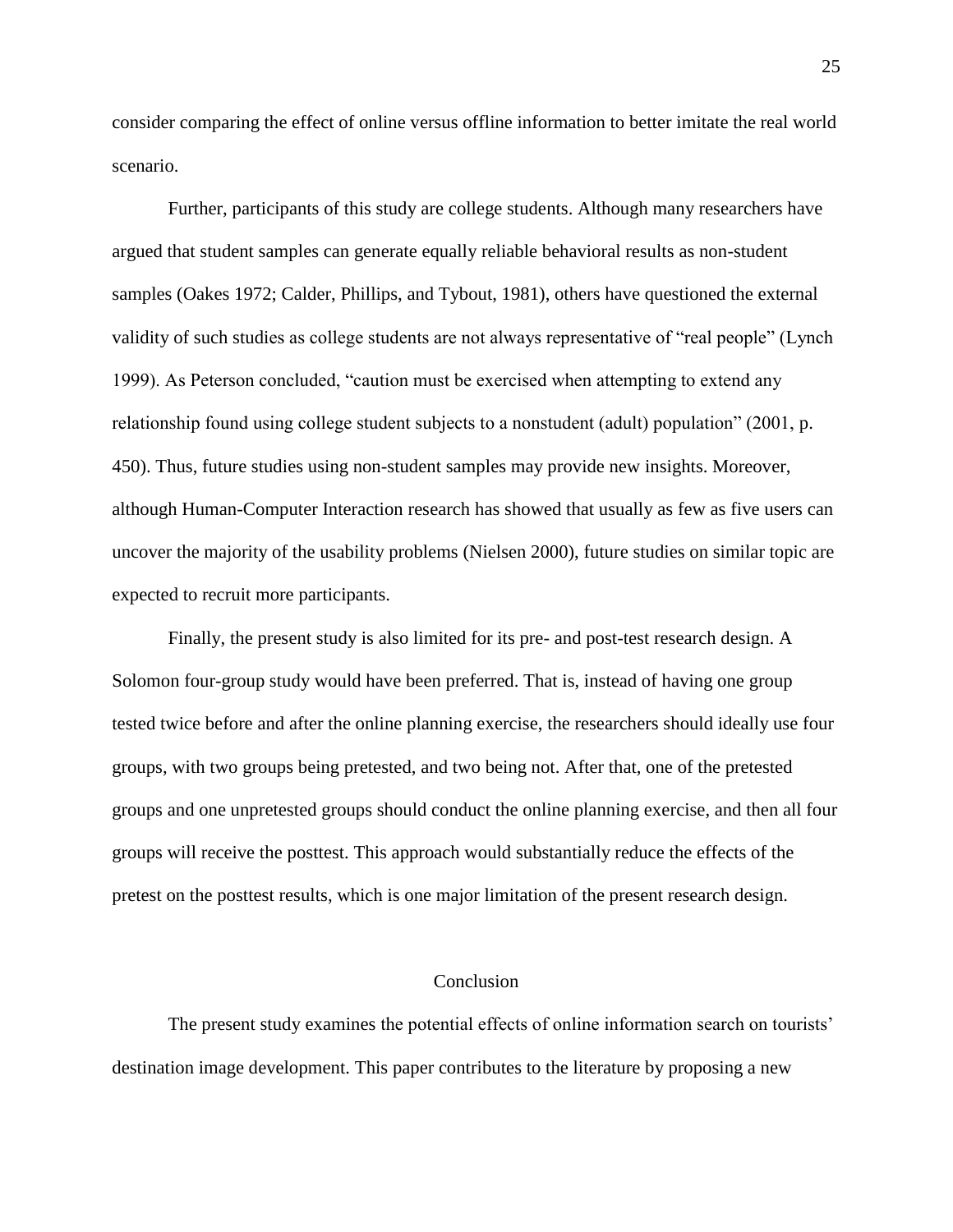model of tourists' pre-trip destination image development, and empirically validating it. It was found that active online information search may change participants' destination image, particularly its affective aspects. One strength of this study is its mixed method research design, which combined both quantitative and qualitative methods. This echoes Echtner and Ritchie (1991; 1993) who advocated that TDI studies should take advantage of the synergy of quantitative and qualitative research. It is hoped that this study, though only a small step, contributes to researchers' understanding of how tourists' destination image is formed before travel.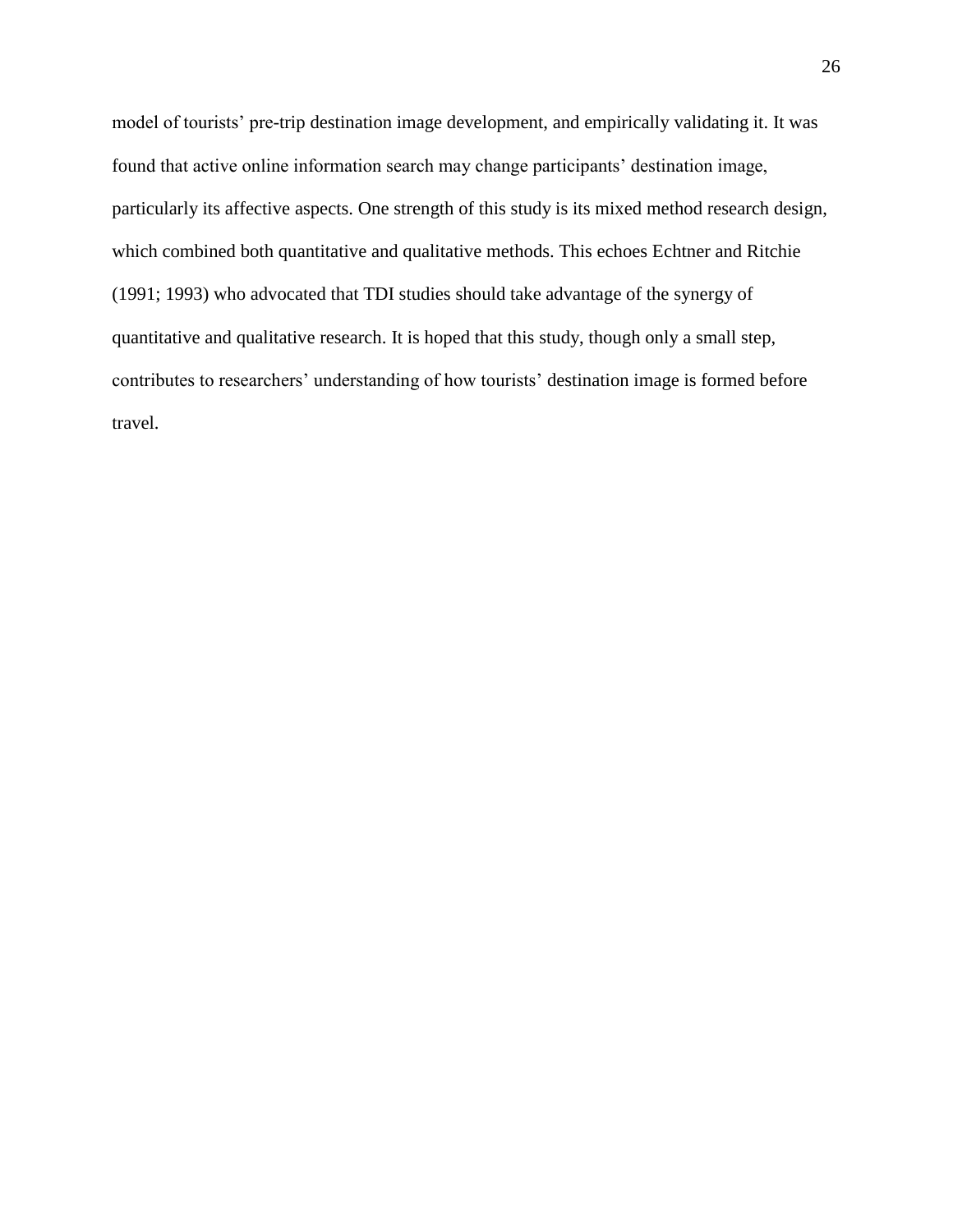#### References

- Backlund, L., Y. Skaner, H. B. J. Monthgomery, and L. Strender. (2003). "Decision Processes in a Drug-Prescription Task: The Validity of Rating Scales and Think-Aloud Reports." *Organization Behavior and Human Decision Processes*, 91: 108-17.
- Bakewell, C., and V. Mitchell. (2003). "Generation Y Female Consumer Decision-Making Styles." *International Journal of Retail & Distribution Management*, 31(2): 95-106.
- Baloglu, S., and D. Brinberg. (1997). "Affective Images of Tourism Destinations." *Journal of Travel Research*, 35(4): 11-15.
- Baloglu, S., and K. W. McCleary. (1999). "A Model of Destination Image Formation." *Annals of Tourism Research*, 26(4): 868-97.
- Beldona, S. (2007). "Cohort Analysis of Online Travel Information Search Behavior: 1995- 2000." *Journal of Travel Research*, 44(2): 135-42.
- Beerli, A., and J. D. Martin. (2004). "Factors Influencing Destination Image." *Annals of Tourism Research*, 31(3): 657-81.
- Bigne, J. E., M. I. Sanchez, and J. Sanchez. (2001). "Tourism Image, Evaluation Variables and after Purchase Behavior: Inter-Relationship." *Tourism Management*, 22(6): 607-16.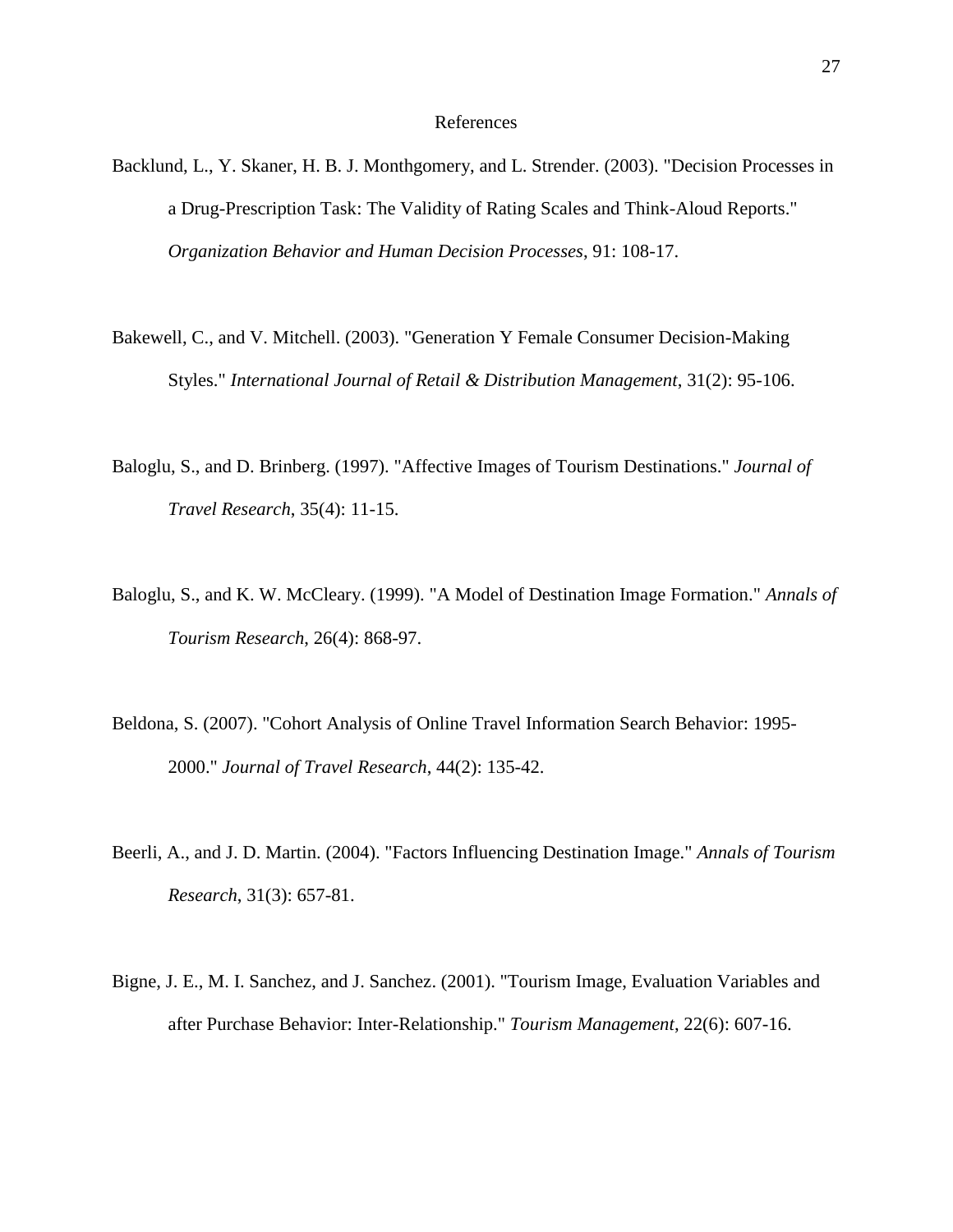- Biswas, D. (2004). "Economics of Information in the Web Economy: Towards a New Theory?" *Journal of Business Research* 57: 724-33.
- Calder, B. J., L. W. Phillips, and A. M. Tybout. (1981). "Designing Research for Application." *Journal of Consumer Research*, 8(September): 197-208.
- Carley, K., and M. Palmquist. (1992). "Extracting, Representing, and Analyzing Mental Models." *Social Forces*, 70(3): 601-36.
- Chon, K. S. (1991). "Tourism Destination Image Modification Process: Marketing Implications." *Tourism Management*, 12(1): 68-72.
- Crompton, J. L. (1979). "An Assessment of the Image of Mexico as a Vacation Destination and the Influence of Geographical Location Upon That Image." *Journal of Travel Research*, 17: 18-24.
- Dann, G. M. S. (1996). "Tourist Images of a Destination: An Alternative Analysis." *Journal of Hospitality and Leisure Marketing*, 3(2): 25-34.
- Day, G. S., and D. B. Montgomery. (1999). "Charting New Directions for Marketing." *Journal of Marketing*, 63(Special Issue): 3-13.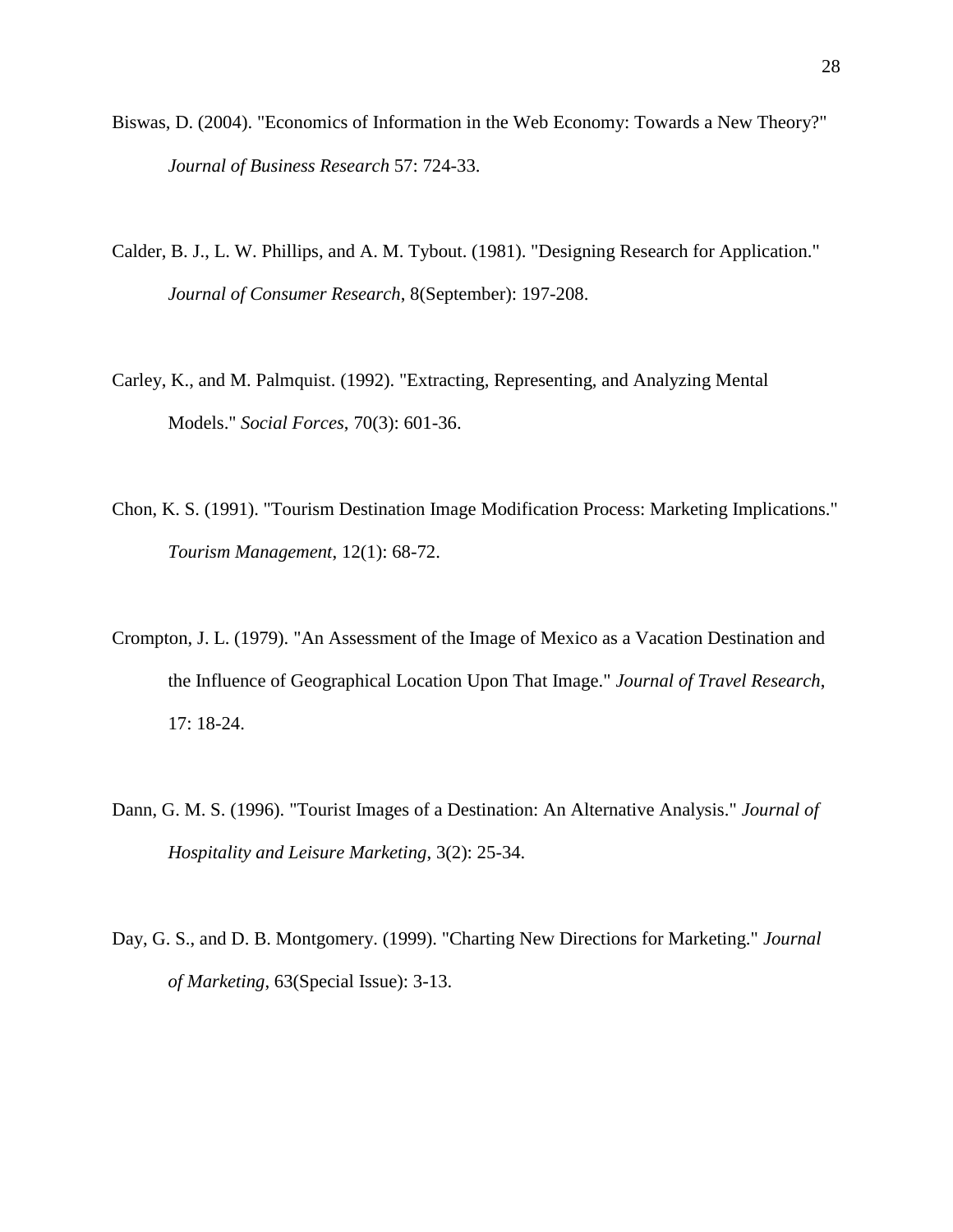- Dehaene, S. (2003). "The Neural Basis of the Weber–Fechner Law: A Logarithmic Mental Number Line." *Trends in Cognitive Sciences*, 7(4): 145-47.
- Dellarocas, C. (2006). "Strategic Manipulation of Internet Opinion Forums: Implications for Consumers and Firms." *Management Science*, 52(10): 1577-93.
- de Bruijin, H., and G. de Vreede. (1999). "Exploring the Boundaries of Successful GSS Application: Supporting Inter-Organizational Policy Networks." Paper presented at the IEEE Proceedings of the 32nd Hawaii international Conference on System Sciences: pp. 1-14.
- Eagly, A. H., and S. Chaiken. (1993). *The Psychology of Attitudes*. Orlando, FL: Harcourt Brace Jovanovich.
- Echtner, C. M., and P. Prasad. (2003). "The Context of Third World Tourism Marketing." *Annals of Tourism Research*, 30(3): 660-82.
- Echtner, C. M., and J. R. B. Ritchie. (1991). "The Meaning and Measurement of Destination Image." *Journal of Tourism Studies*, 2: 2-12.

———. (1993). "The Measurement of Destination Image: An Empirical Assessment." *Journal of Travel Research*, 31(4): 3-13.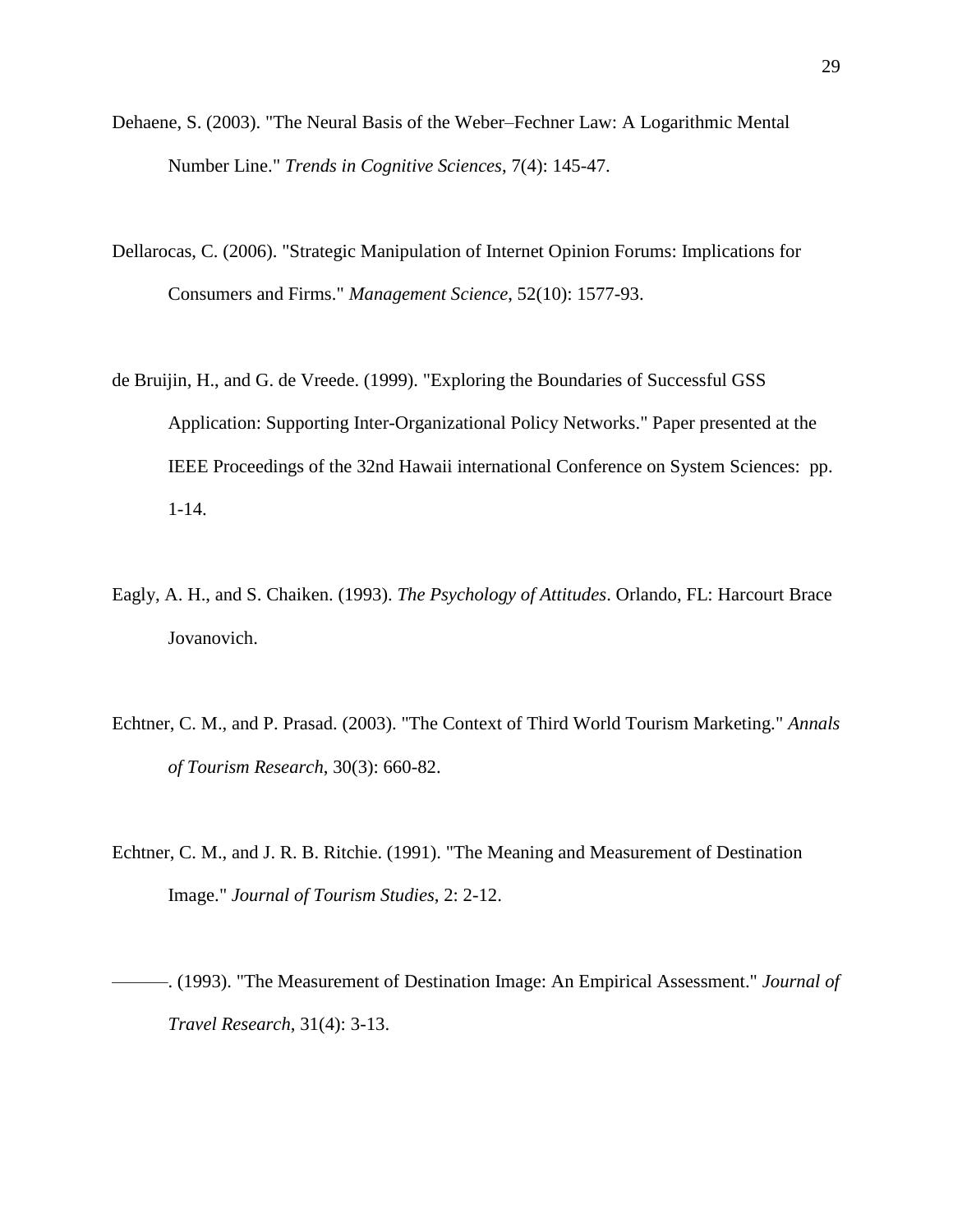- Ekinci, Y., and S. Hosany. (2006). "Destination Personality: An Application of Brand Personality to Tourism Destinations " *Journal of Travel Research*, 45(2): 127 - 39
- Engel, J. F., R. D. Blackwell, and P. W. Miniard. (1995). *Consumer Behavior* 8th ed. Fort Worth, TX Dryden.
- Fakeye, P. C., and J. L. Crompton. (1991). "Image Differences between Prospective, First-Time, and Repeat Visitors to the Lower Rio Grande Valley." *Journal of Travel Research*, 30(2): 10-16.
- Fodness, D., and B. Murray. (1998). "A Typology of Tourist Information Search Strategies." *Journal of Travel Research*, 37(2): 108-19.
- Gallarza, M. G., I. G. Saura, and H. C. Garcia. (2002). "Destination Image Towards a Conceptual Framework." *Annals of Tourism Research*, 29(1): 56-78.
- Gartner, W. C. (1993). "Image Formation Process." *Journal of Travel and Tourism Marketing*, 2: 191-216.
- ———. (1996). *Tourism Development: Principles, Processes, and Policies*: New York: Van Nostrand Reinhold.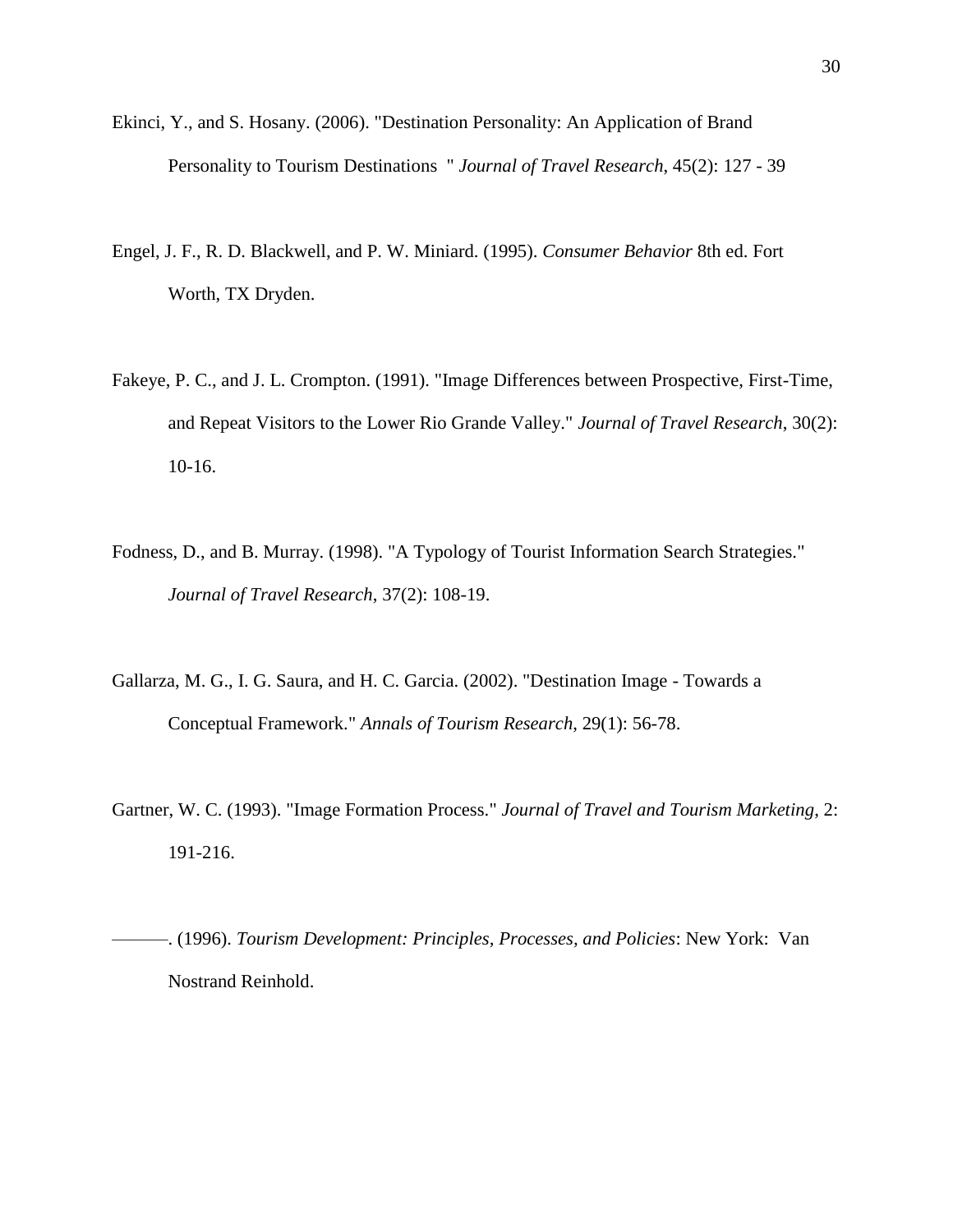- ———. (1989). "Tourism Image: Attribute Measurement of State Tourism Products Using Multidimensional Scaling Techniques." *Journal of Travel Research*, 28(2): 16-20.
- Gunn, C. (1972). *Vacationscape*. Austin, Texas: University of Texas Press.
- ———. (1997). *Vacationscape: Developing Tourist Areas*. 2 ed. Washington, DC: Taylor & Francis.
- Hirschman, E. C. (1981). "Retail Research and Theory." In *Review of Marketing*, edited by B. N. Enis and K. J. Roering, Chicago: AMA. pp. 120-33
- Holbrook, M. B. (1978). "Beyond Attitude Structure: Toward the Informational Determinants of Attitude." *Journal of Marketing Research* 15(November): 545-56.
- Holbrook, M., and R. Batra. (1983). "Assessing the Role of Emotions as Mediators of Consumer Responses to Advertising." *Journal of Consumer Research*, 9(3): 404-20.

Hunt, J. D. (1971). "Image-a Factor in Tourism." Dissertation, Colorado State University.

Hunter, W. C., and Y. K. Suh. (2007). "Multimethod Research on Destination Image Perception: Jeju Standing Stones " *Tourism Management*, 28: 130-39.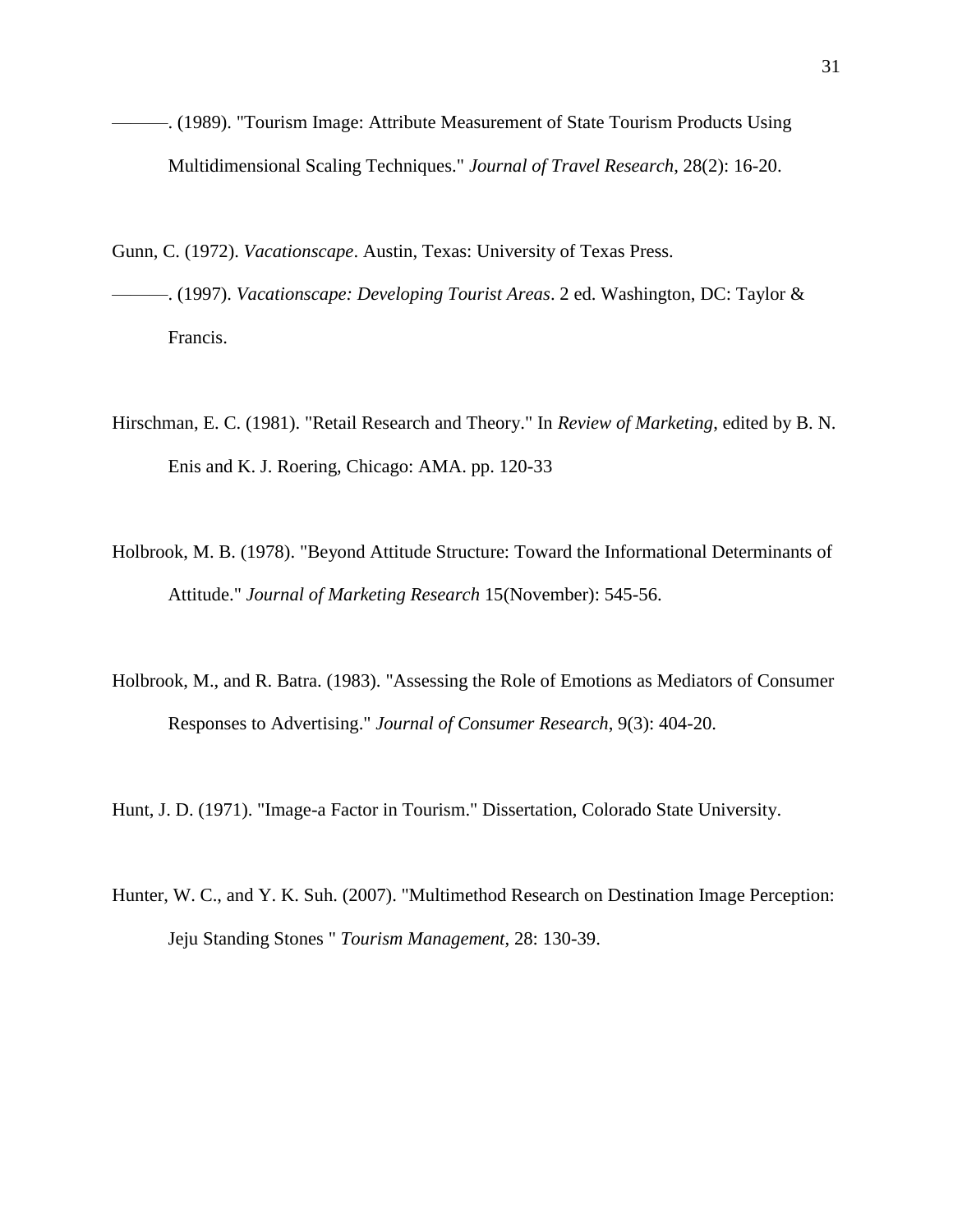- Jun, S., C. A. Vogt, and K. J. MacKay. (2007). "Relationships between Travel Information Search and Travel. Product Purchase in Pretrip Contexts." *Journal of Travel Research*, 45(3): 266-74.
- Kaikati, A. M., and J. G. Kaikati. (2004). "Stealth Marketing: How to Reach Consumer Surreptitiously." *California Management Review*, 26(4): 6-22.
- Kim, H., and D. R. Fesenmaier. (2008). "Persuasive Design of Destination Web Sites: An Analysis of First Impression." *Journal of Travel Research*, 47(3): 1-11.
- Lehto, X., D. Kim, and A. M. Morrison. (2006). "The Effect of Prior Destination Experience on Online Information Search Behavior." *Tourism and Hospitality Research*, 6(2): 160-78.
- Li, X., and H. Vogelsong. (2006). "Comparing Methods of Measuring Image Change: A Case Study of a Small-Scale Community Festival." *Tourism Analysis*, 10(4): 349-60.
- Lindquist, J. D. (1974-1975). "Meaning of Image: A Survey of Empirical and Hypothetical Evidence." *Journal of Retailing*, 50(4): 29-38.
- Lopes, A. B., and D. F. Galletta. (2006). "Consumer Perceptions and Willingness to Pay for Intrinsically Motivated Online Content." *Journal of Management Information Systems*, 23(2): 203-31.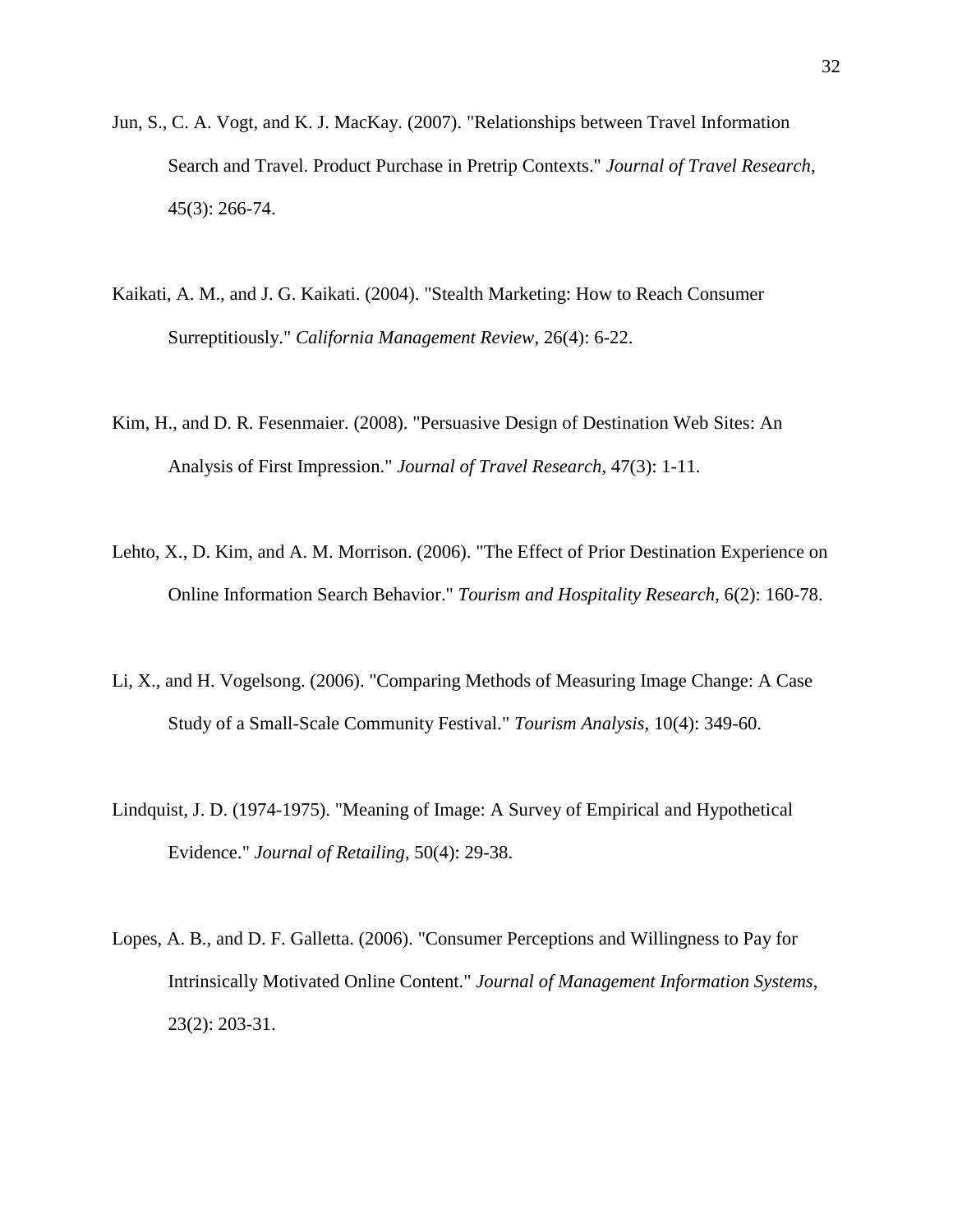- Lynch, J. G. (1999). "Theory and External Validity." *Journal of the Academy of Marketing Science*, 27(Summer): 367-76.
- MacKay, K. J. (1997). "Pictorial Element of Destination in Image Formation." *Annals of Tourism Research*, 24(3): 537-65.
- Martín, H. S., and I. A. R. d. Bosque. (2008). "Exploring the Cognitive–Affective Nature of Destination Image and the Role of Psychological Factors in Its Formation." *Tourism Management,* 29(2) 263-277.
- Mazursky, D., and J. Jacoby. (1986). "Exploring the Development of Store Images." *Journal of Retailing*, 62(2): 145-65.
- Mercille, J. (2005). "Media Effects on Image: The Case of Tibet." *Annals of Tourism Research*, 32: 1039-55.

Milligan, M. (2006). "TIA, Forrester Release Internet-Booking Study." *Travel Weekly*, 8.

- Milman, A., and A. Pizam. (1995). "The Role of Awareness and Familiarity with a Destination: The Central Florida Case." *Journal of Travel Research*, 33(3): 21-27.
- National Geographic Education Foundation. (2006). "Final Report: National Geographic-Roper Public Affairs 2006 Geographic Literacy Study." New York: National Geographic Education Foundation.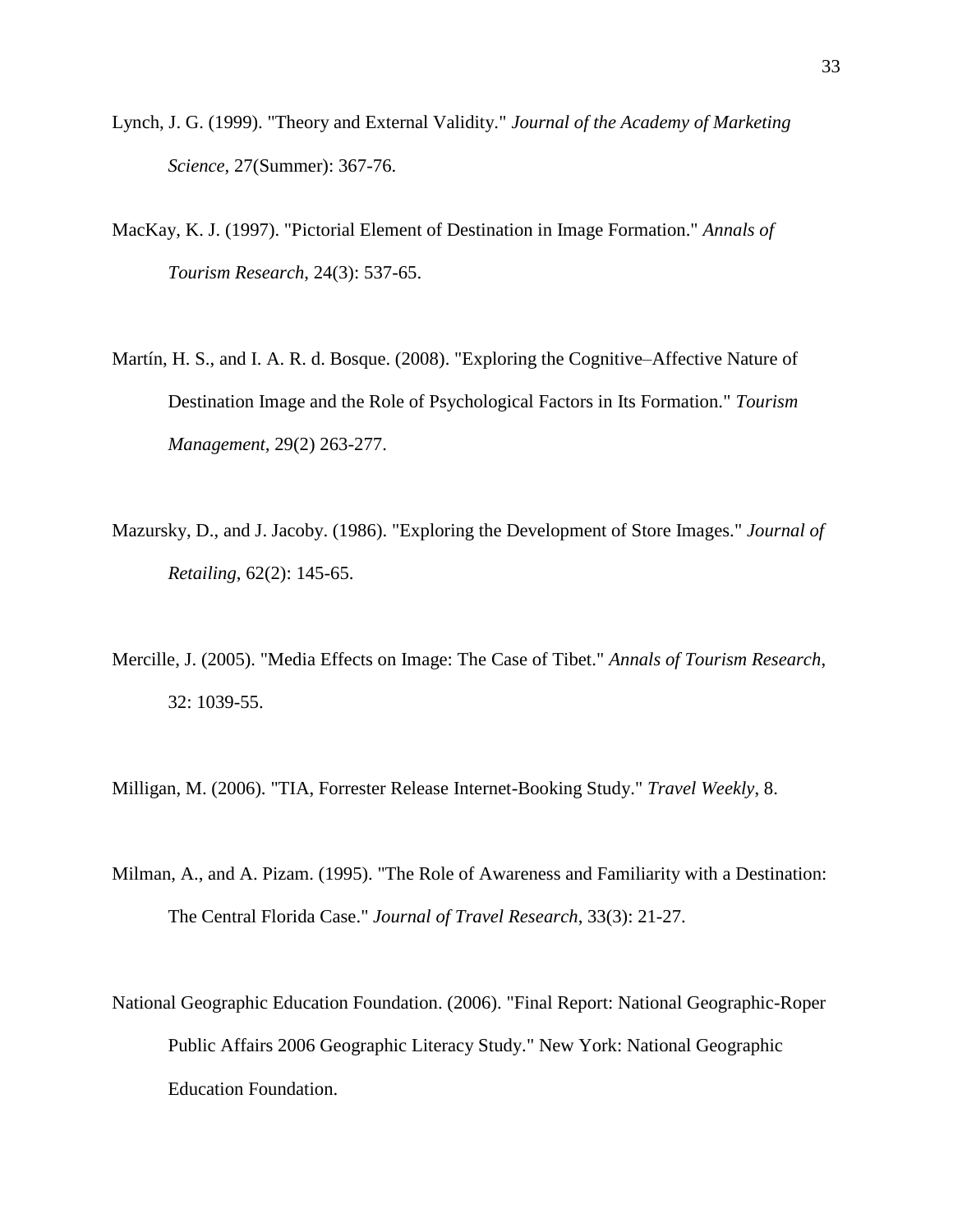Nielsen, J. "Why You Only Need to Test with 5 Users." 2000.

- Ong, B. S., and S. Horbunluekit. (1997). "The Impact of a Thai Cultural Show on Thailand's Destination Image." *American Business Review*, 15(2): 97-103.
- Pan, B., and D. R. Fesenmaier. (2006). "Online Information Search: Vacation Planning Process." *Annals of Tourism Research*, 33(3): 809-32.
- Payne, J. W., J. R. Bettman, and E. J. Johnson. (1993). *The Adaptive Decision Maker*. Cambridge: University of Cambridge Press.
- Pearce, P. L. (1982). "Perceived Changes in Holiday Destinations." *Annals of Tourism Research*, 9: 145-64.
- Peterson, R. A. (2001). "On the Use of College Students in Social Science Research: Insights from a Second-Order Meta-Analysis." *Journal of Consumer Research*.
- Peterson, R. A., S. Balasubramanian, and B. J. Bronnenberg. (1997). "Exploring the Implications of the Internet for Consumer Marketing." *Journal of Academy of Marketing Science*, 25(4): 329-46.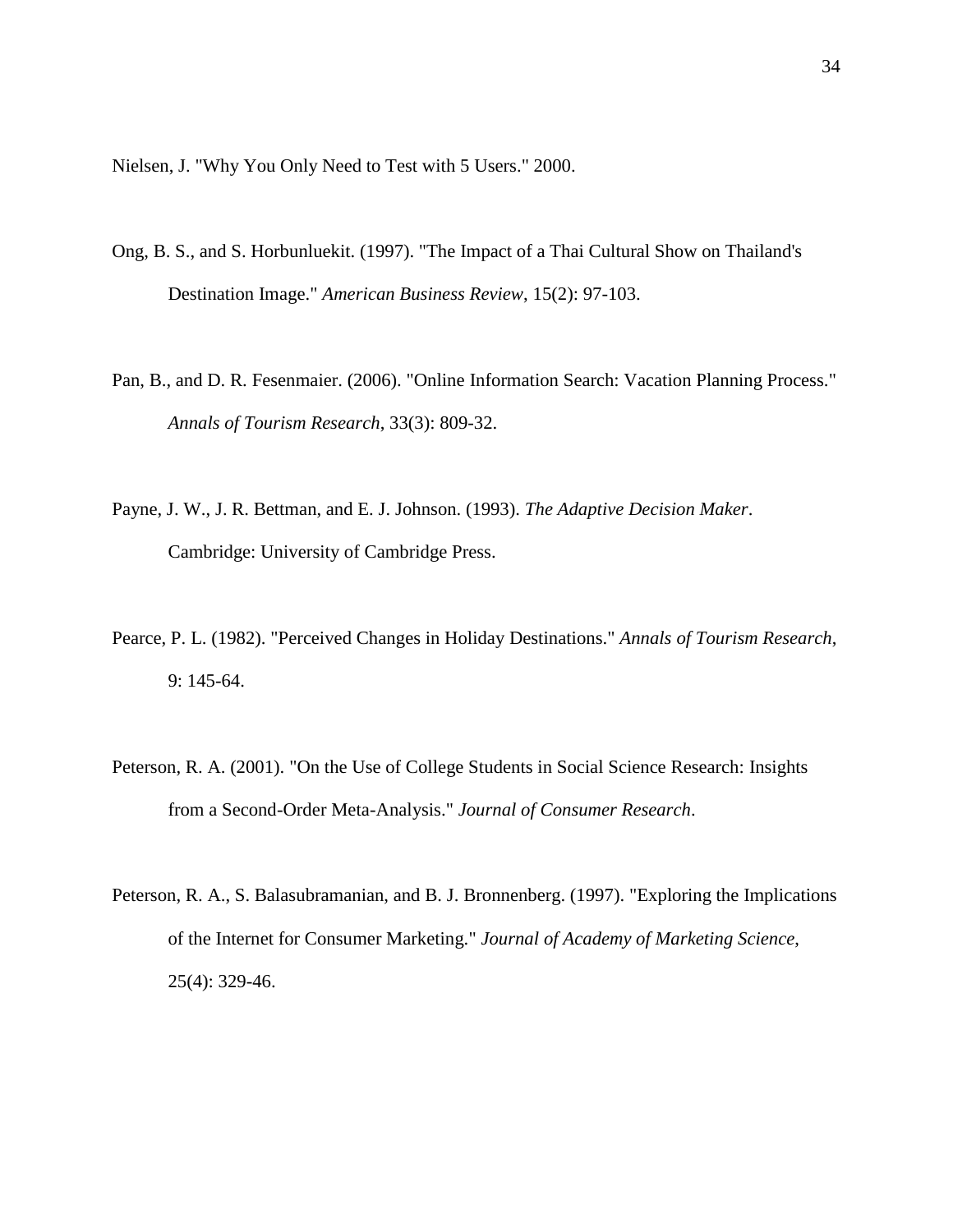- Peter, J., and J. Olsen. (2002). *Consumer Behavior and Marketing Strategy*. 6 ed. Boston, MA: McGraw-Hill Irwin.
- Peters, G. (1996). *Beyond the Next Wave: Imagining the Next Generation of Customers*. London: Pitman Publishing.
- Petrick, J., X. Li, and S. Park. (2007). "Cruise Passengers' Decision-Making Processes." *Journal of Travel & Tourism Marketing*, 23(1): 1-14.
- Pike, S., and C. Ryan. (2004). "Destination Positioning Analysis through a Comparison of Cognitive, Affective, and Conative Perceptions." *Journal of Travel Research*, 42(4): 333- 42.
- Phelps, A. (1986). "Holiday Destination Image the Problem of Assessment. An Example Developed in Menorca." *Tourism Management*, 7(3): 168-80.
- Prentice, R. (2004). "Tourist Familiarity and Imagery." *Annals of Tourism Research*, 31(4): 923- 45.
- Ramney, J., and T. Boren. (2001). "Keep Them Thinking Aloud: Two Ways to Conduct a Verbal Protocol and Why It Matters." Paper presented at the Usability Professional Association 2001 Annual Conference, Las Vegas, Nevada:.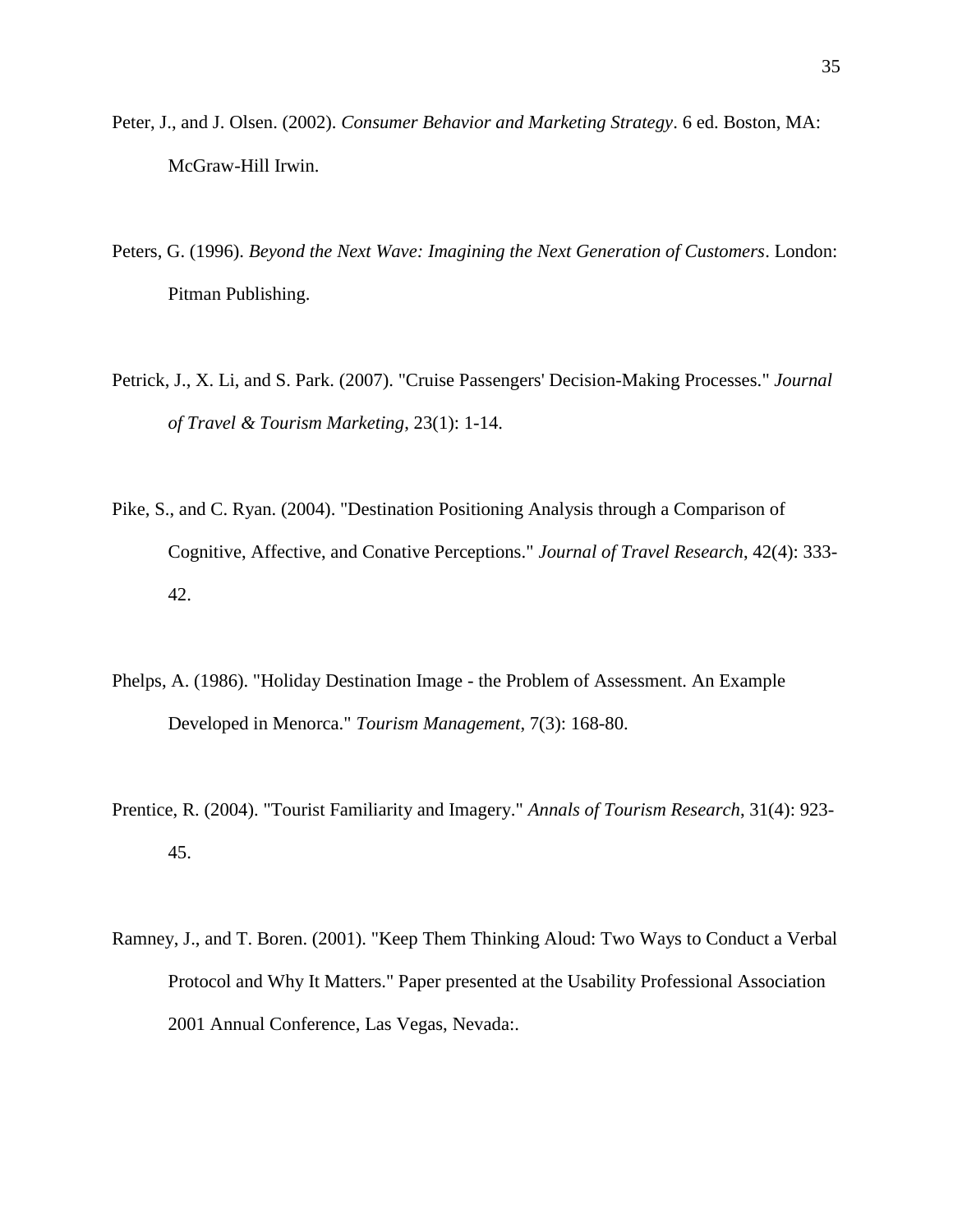- Ramsey, G. (2007, Oct. 23). "Marketing in the Digital Age." Paper presented at the 2007 Marketing Outlook Forum, Charlotte, NC, Oct. 23.
- Russel, J. A. (1980). "A Circumplex Model of Affect." *Journal of Personality and Social Psychology*, 39: 1161-78.
- Selby, M., and N. J. Morgan. (1996). "Reconstruing Place Image: A Case Study of Its Role in Destination Market Research." *Tourism Management*, 17(4): 287-94.
- Stern, E., and S. Krakover. (1993). "The Formation of a Composite Urban Image." *Geographical Analysis*, 25: 130-46.
- Strauss, A. L. (1987). *Qualitative Analysis for Social Scientists*. Cambridge NY: Cambridge University Press.
- Tasci, A. D. A., and W. C. Gartner. (2007). "Destination Image and Its Functional Relationships" *Journal of Travel Research*, 45(4): 413 - 25.

Tattletale, P. "PC Tattletale: Parental Control & Monitoring Software." 2006.

TechSmith. "Camtasia Studio Documentation." 2006.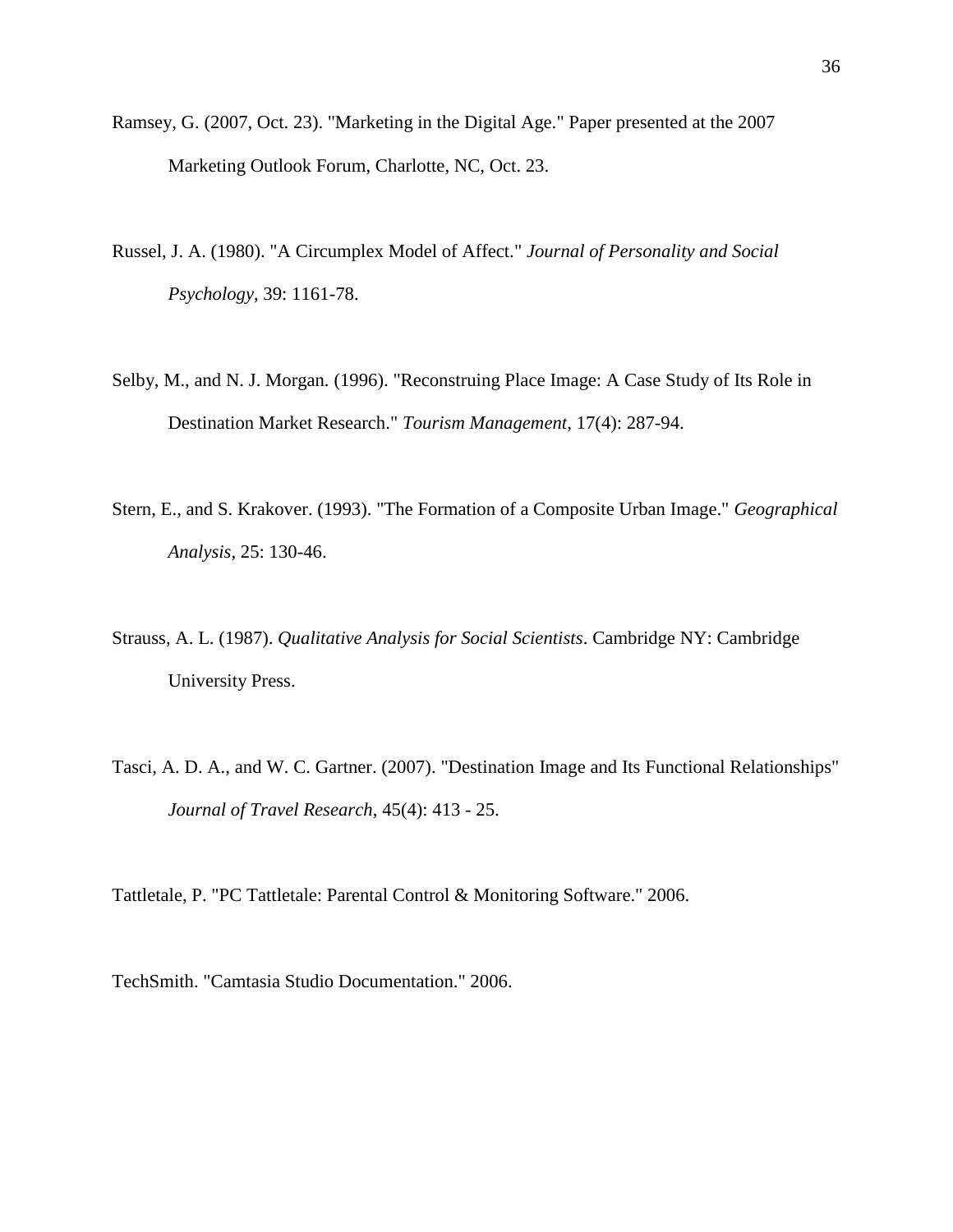Trojan, R. N. (2005). "Tourism Research and Performacne Reporting." In *Fundamentals of Destination Management and Marketing*, edited by Rich. Harrill, Lansing, MI: Educational Institute of the American Hotel & Lodging Association. pp. 49-74

- Um, S., and J. L. Crompton. (1990). "Attitude Determinants in Tourism Destination Choice." *Annals of Tourism Research*, 17(3): 432-48.
- Vining, J., and L. Fishwick. (1991). "An Exploratory Study of Outdoor Recreation Site Choices." *Journal of Leisure Research*, 23(2): 114-32.
- Vogt, C. A., and D. R. Fesenmaier. (1998). "Expanding the Functional Information Search Model." *Annals of Tourism Research*, 25(3): 551-78.
- Walmsley, D. J., and M. Young. (1998). "Evaluative Images and Tourism: The Use of Personal Constructs to Describe the Structure of Destination Images." *Journal of Travel Research*, 36(Winter): 65-69.
- Wang, J., and M. Wallendorf. (2006). "Materialism, Status Signaling and Product Satisfaction." *Journal of the Academy of Marketing Science*, 34(4): 494-506.
- Wang, P., W. B. Hawk, and C. Tenopir. (2000). "Users' Interaction with World Wide Web Resources: An Exploratory Study Using a Holistic Approach." *Information Processing and Management*, 36(2): 229-51.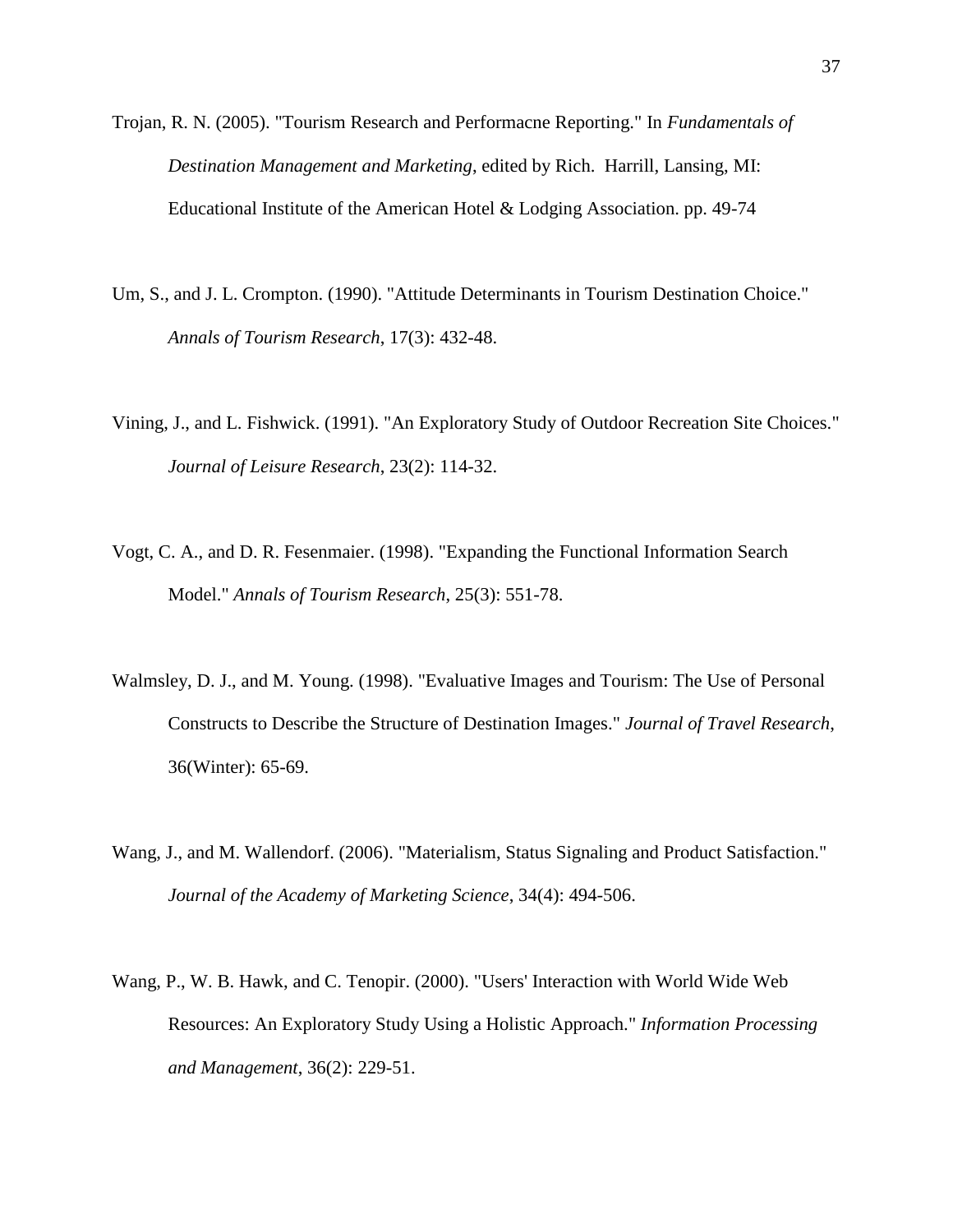Werthner, H., and F. Ricci. (2005). "E-Commerce and Tourism." *Communications of the ACM*, 17(12): 101-09.

Woodside, A. G., and S. Lysonski. (1989). "A General Model of Traveler Destination Choice." *Journal of Travel Research*, 27(4): 8-14.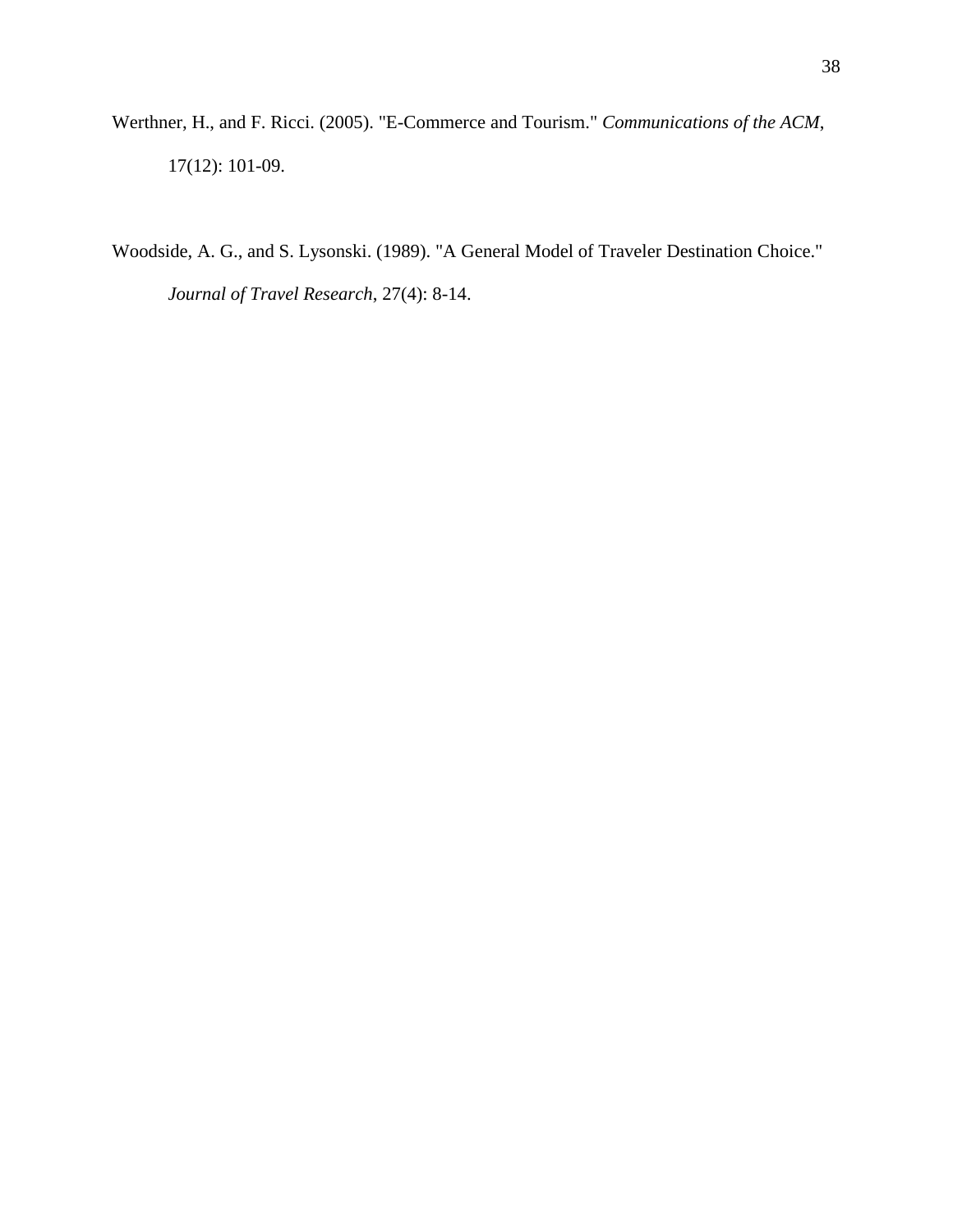| Gunn (1972; 1997)                     | Selby and Morgan (1996)         | <b>Present Paper</b>     |
|---------------------------------------|---------------------------------|--------------------------|
| Organic image: "the totality of       | Organic image: "derive from     | <b>Baseline image:</b>   |
| what a person already knows or        | non-tourist sources" (p. 288).  | (potential) tourists'    |
| perceives about that destination." It |                                 | destination image        |
| is "accumulated over time from        |                                 | stemming from            |
| newspapers, radio and TV news,        |                                 | passive or ongoing       |
| documentaries, periodicals, dramas,   |                                 | information gathering.   |
| novels, and non-fictional books and   |                                 |                          |
| classes on geography and history"     |                                 |                          |
| (Gunn 1997, p. 37).                   |                                 |                          |
| Induced image: derives from           | Projected image: establishes    | <b>Enhanced</b> image:   |
| commercial tourism information. Its   | from tourist organization's     | image built from         |
| formation is a result of exposure to  | deliberate marketing effort.    | active and intentional   |
| information from commercial           | "Official tourist organizations | information search.      |
| sources.                              | are responsible for projected   |                          |
|                                       | image" (p. 288).                |                          |
| The key difference is destination     | This categorization "may not be | The key difference is    |
| marketers' level of control.          | mutually exclusive" (p. 288).   | if customers take the    |
|                                       |                                 | initiative to search for |
|                                       |                                 | information.             |

## Table 1. Comparison of Parallel Pre-trip TDI Typologies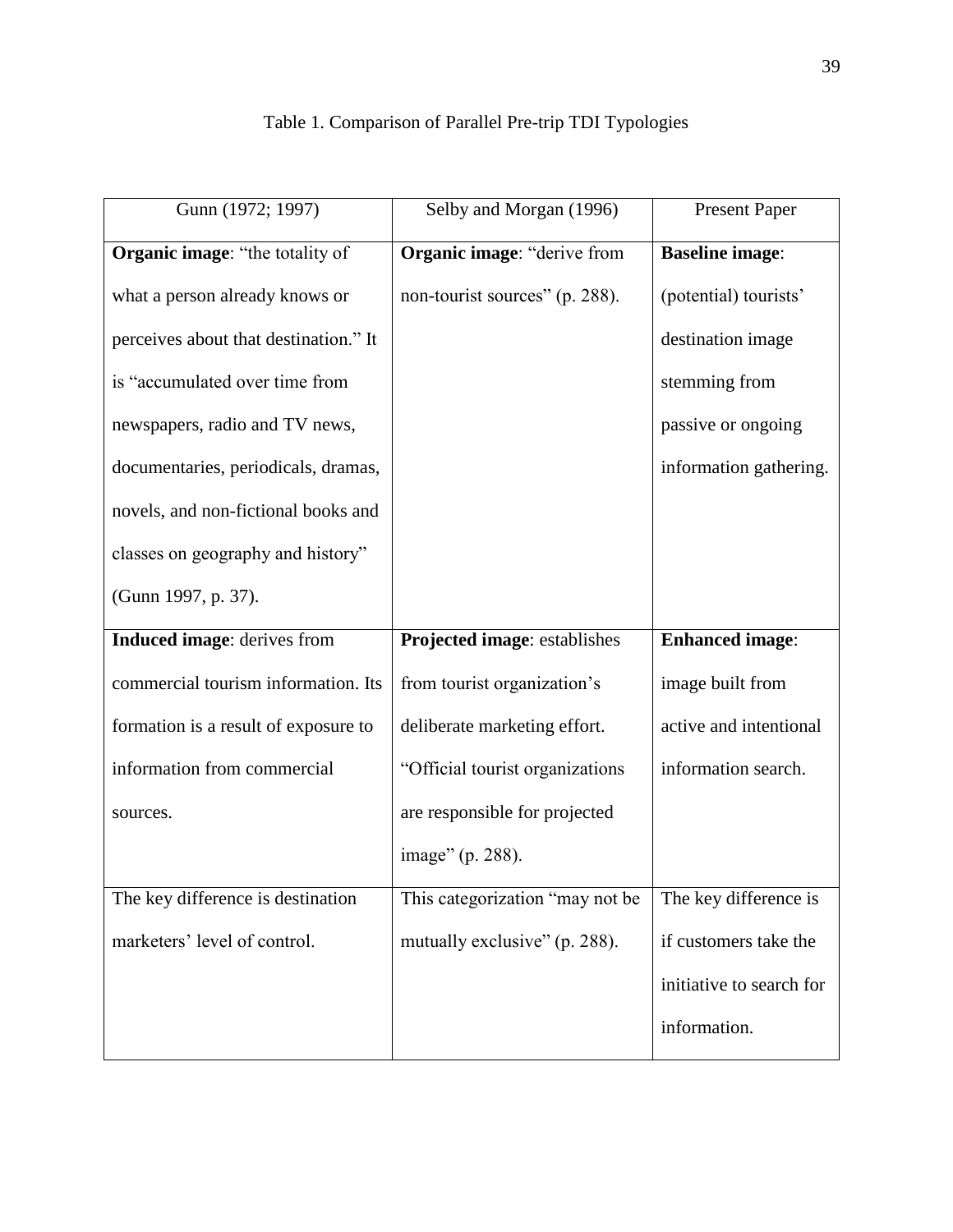

2

3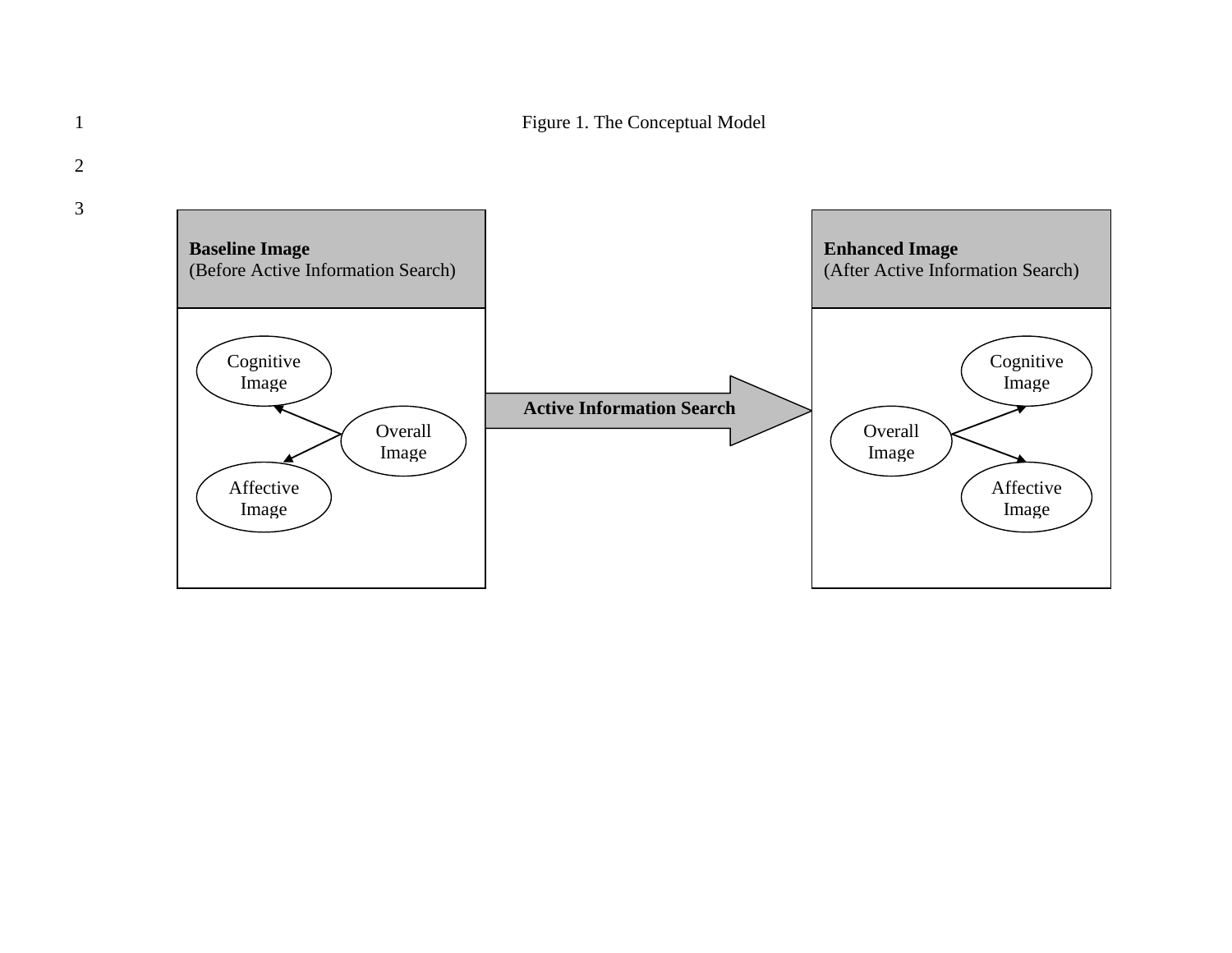| <b>Image Items</b>                                 | N  |      | Pre-Exercise |      | Post-Exercise |                  |
|----------------------------------------------------|----|------|--------------|------|---------------|------------------|
|                                                    |    | Mean | Std. Dev.    | Mean | Std. Dev.     | $\boldsymbol{p}$ |
| Affective Image                                    |    |      |              |      |               |                  |
| AffIm1: Extremely Exciting - Extremely Gloomy      | 30 | 2.60 | 0.89         | 1.97 | 0.85          | $**$             |
| AffIm2: Extremely Unpleasant - Extremely Pleasant  | 30 | 4.77 | 1.14         | 5.37 | 1.22          | $\ast$           |
| AffIm3: Extremely Arousing - Extremely Sleepy      | 30 | 2.63 | 1.22         | 2.17 | 0.79          | $\ast$           |
| AffIm4: Extremely Distressing - Extremely Relaxing | 30 | 4.03 | 1.19         | 4.50 | 1.25          | $\ast$           |
| Cognitive Image                                    |    |      |              |      |               |                  |
| CogIm1: Extremely Friendly - Extremely Unfriendly  | 29 | 3.14 | 1.19         | 2.72 | 1.07          |                  |
| CogIm2: Extremely Accessible - Extremely Isolated  | 29 | 3.72 | 1.28         | 3.28 | 1.53          |                  |
| CogIm3: Extremely Lively - Extremely Stagnant      | 30 | 2.37 | 1.07         | 2.37 | 1.07          |                  |
| CogIm4: Extremely Interesting - Extremely Boring   | 30 | 1.83 | 0.95         | 1.73 | 0.78          |                  |
| CogIm5: Extremely Quiet - Extremely Noisy          | 30 | 4.97 | 1.27         | 4.60 | 1.10          |                  |
| CogIm6: Extremely Overcrowded - Extremely Sparse   | 30 | 2.80 | 1.47         | 2.93 | 0.87          |                  |

## 1 Table 2. Comparing Participants' Destination Image Before and After the Information Search Exercise